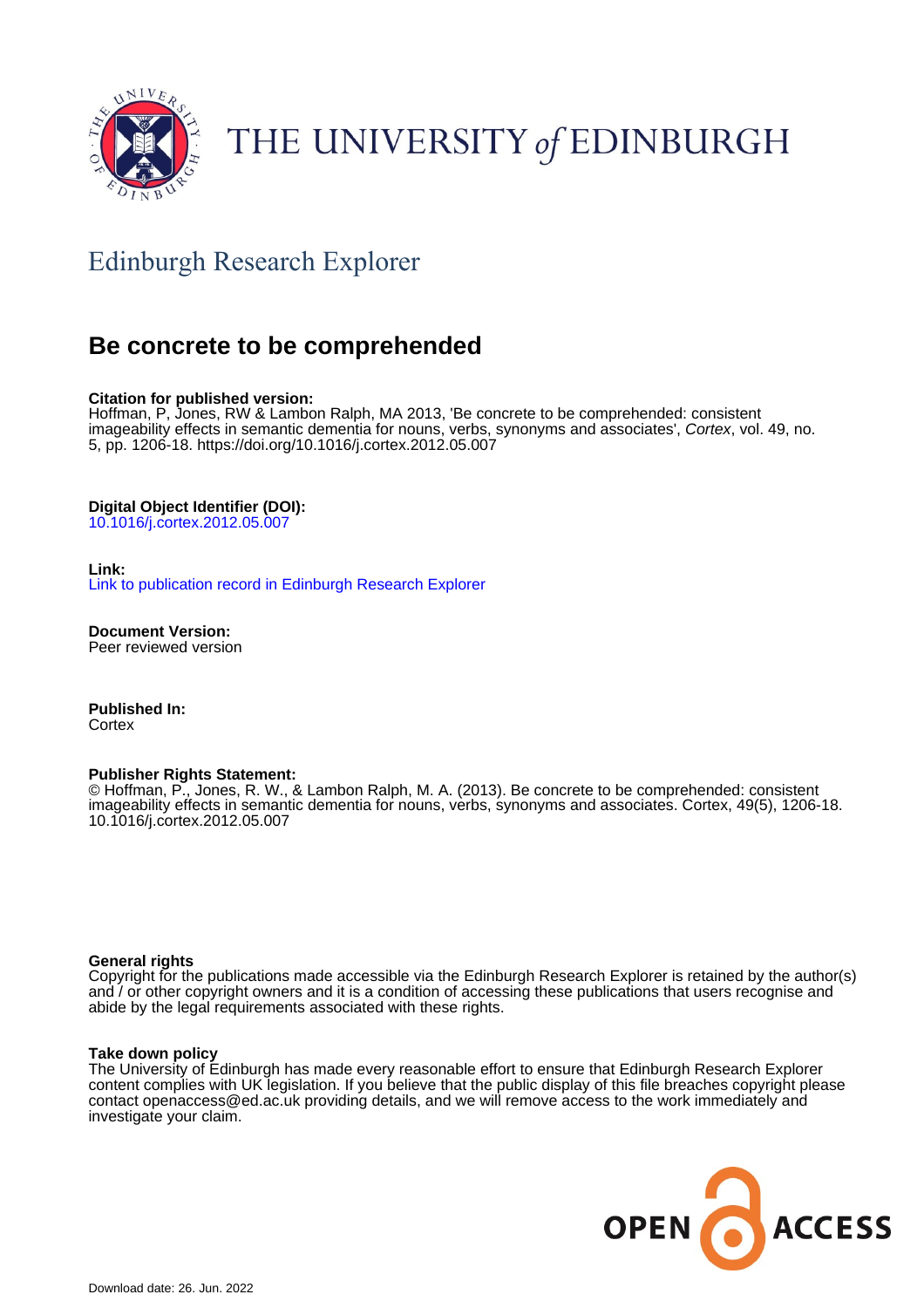# Be concrete to be comprehended: Consistent imageability effects in semantic dementia for nouns, verbs, synonyms and associates

Paul HOFFMAN<sup>\*a</sup> Roy W. JONES<sup>b</sup> Matthew A. LAMBON RALPH<sup>a</sup>

<sup>a</sup> Neuroscience and Aphasia Research Unit (NARU), University of Manchester, UK <sup>b</sup> Research Institute for the Care of Older People (RICE), Bath, UK

\* Correspondence to:

Dr. Paul Hoffman, Neuroscience and Aphasia Research Unit (NARU), Zochonis Building, School of Psychological Sciences, University of Manchester, Oxford Road, Manchester, M13 9PL, UK Tel: +44 (0) 161 275 7336 Fax: +44 (0) 161 275 2873 Email: [paul.hoffman@manchester.ac.uk](mailto:paul.hoffman@manchester.ac.uk)

Running header: Imageability in semantic dementia

#### Acknowledgements

We are indebted to the patients and their carers for their generous assistance with this study. We thank Gemma Evans for assistance in collecting control data. The research was supported by MRC programme grants (G0501632 & MR/J004146/1) and an NIHR senior investigator grant to MALR.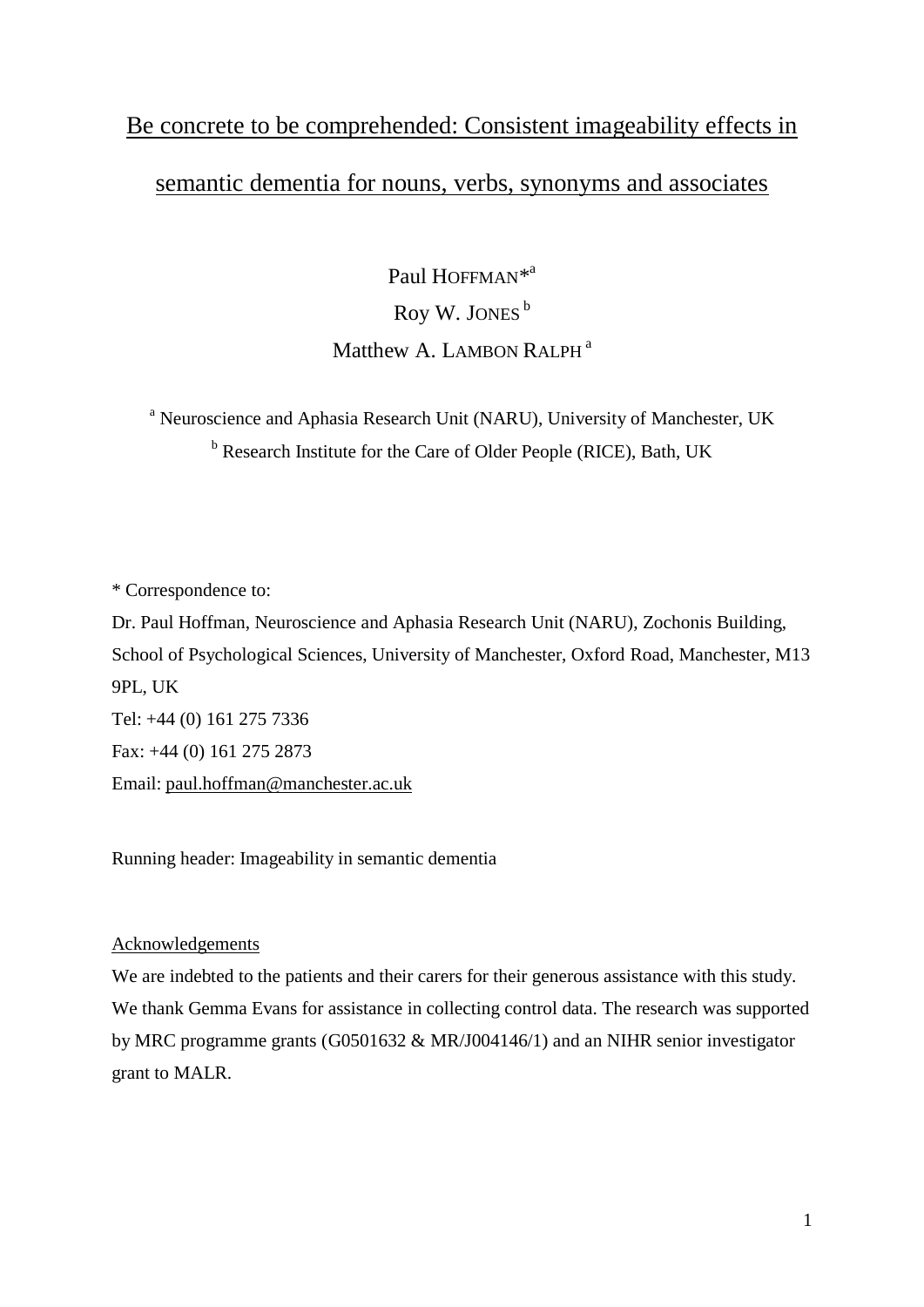#### Abstract

There are two contrasting views on the nature of comprehension impairment in semantic dementia: (a) that it stems from degradation of a pan-modal "hub" that represents core conceptual knowledge or (b) that it results from degradation of modality-specific visual feature knowledge. These theories make divergent predictions regarding comprehension of concrete vs. abstract words in the disorder. The visual hypothesis predicts that concrete words should be particularly impaired because they depend heavily on visual information. In contrast, the pan-modal hub hypothesis holds that all types of knowledge are affected but predicts *less* severe impairment of concrete words because they have richer and more detailed semantic representations than abstract words. We investigated concreteness effects in the comprehension of six SD patients. Across nouns, verbs, synonymous and associative relationships, a clear and consistent pattern emerged: concrete words were always comprehended more successfully than abstract words. These findings extend those of previous studies and suggest that conceptual impairment in SD is not confined to concepts that rely on visual information. Instead, all types of knowledge are affected by the progressive deterioration of modality-invariant representations (required for coherent panmodal concepts). Concrete words succumb less quickly by virtue of their richer and more detailed semantic representations.

Keywords: concreteness; semantic cognition; conceptual knowledge; progressive aphasia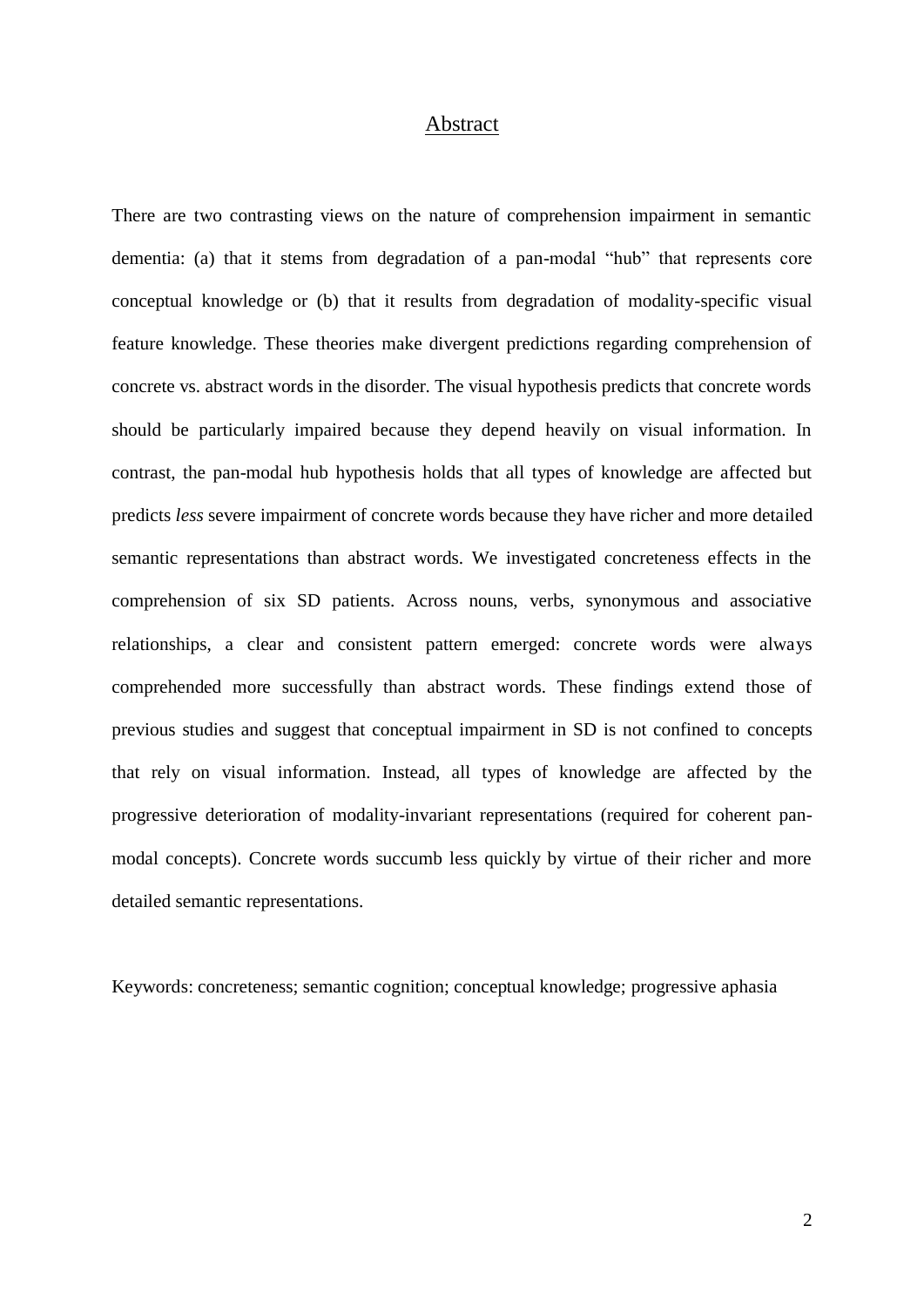#### 1. Introduction

This study is concerned with the nature of the semantic impairment in semantic dementia (SD), a neurodegenerative condition in which atrophy centred on the inferolateral, anterior temporal lobe accompanies a progressive and eventually profound breakdown in semantic knowledge (Hodges and Patterson, 2007; Snowden et al., 1989). Because SD patients present with a central and highly selective semantic deficit, the disorder is an important source of evidence for theories of semantic knowledge (Jefferies and Lambon Ralph, 2006; Patterson et al., 2007; Rogers et al., 2004; Simmons and Martin, 2009). A key issue in interpreting the nature of the disorder is to determine whether any particular domains of knowledge are disproportionately impaired. Though SD patients have an indisputable deficit in understanding concrete concepts (e.g., manmade objects and living things; Bozeat et al., 2000; Bozeat et al., 2002; Garrard and Carroll, 2006; Luzzi et al., 2007), the status of abstract word knowledge (e.g., *advantage* or *chance*) is more contentious. Comprehension deficits following brain damage typically affect abstract words to a greater extent than concrete words (Coltheart, 1980; Franklin, 1989; Hoffman et al., 2010; Hoffman et al., 2011; Katz and Goodglass, 1990), in line with more efficient processing of concrete words in healthy subjects (Degroot, 1989; James, 1975; Kroll and Merves, 1986). However, there are a number of reports of SD patients who show a *reversal* of this standard effect, i.e. better comprehension of abstract relative to concrete words (Breedin et al., 1994; Cipolotti and Warrington, 1995; Macoir, 2009; Papagno et al., 2009; Reilly et al., 2007; Warrington, 1975). Throughout the paper, we refer to this as an A $\gt$ C pattern of comprehension.

These unusual "reversals" of the typical concreteness effect have been interpreted in two ways. Some researchers take them to be an important signature of the underlying semantic impairment in SD. On this view, SD patients suffer from damage to the visual association cortex in the ventral temporal lobes, which is particularly important for the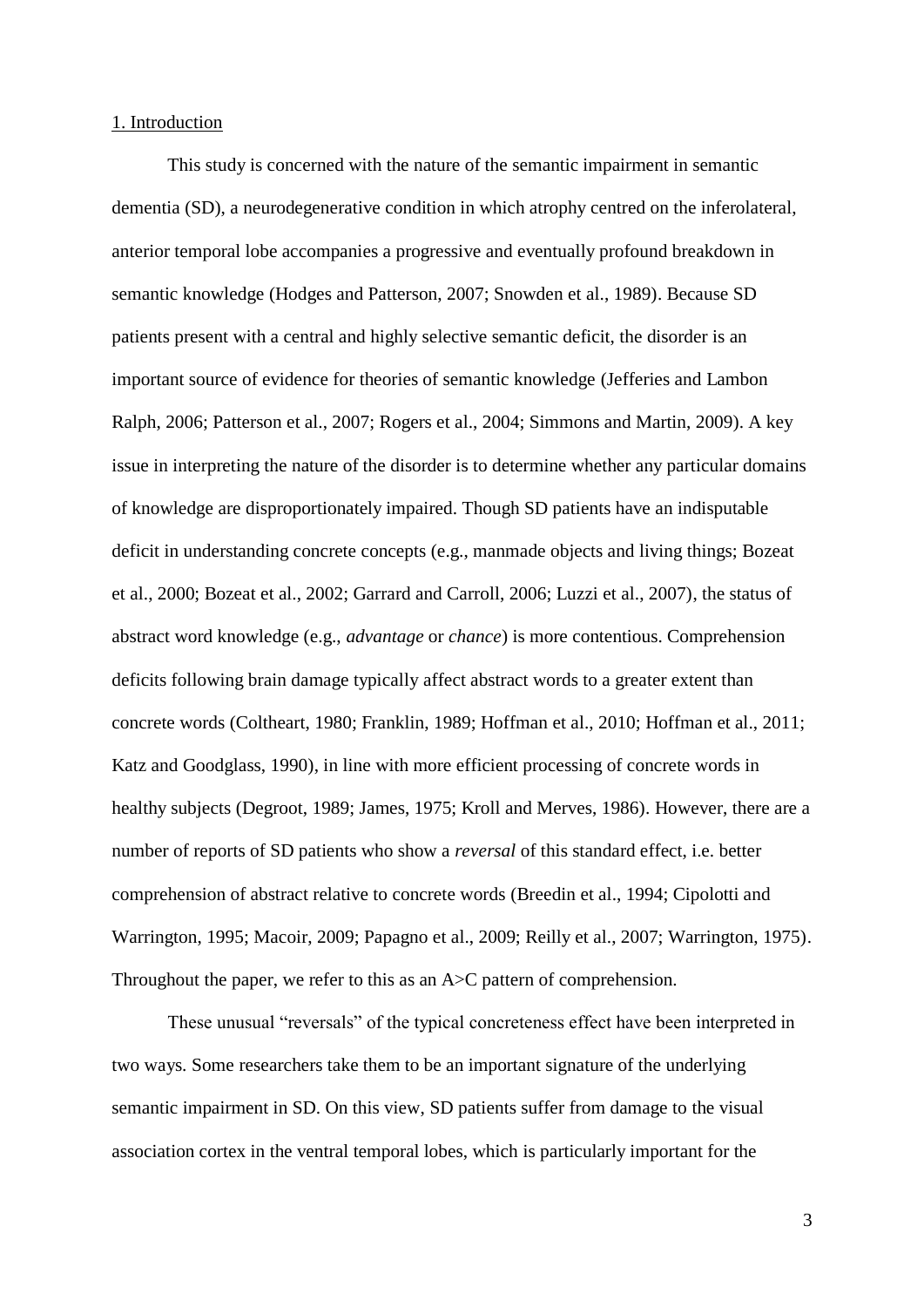representation of concrete words (Bonner et al., 2009; Breedin et al., 1994; Macoir, 2009; Yi et al., 2007). Because the meanings of abstract words depend strongly on verbal associations and are less dependent on visual perceptual information (Paivio, 1986), their semantic representations are thought to be relatively spared. The semantic representations of abstract words might depend more heavily on superior temporal regions specialised for verbal comprehension, which are less severely affected in SD (Galton et al., 2001).

Other researchers maintain that A>C effects are not informative about the nature of semantic impairment in SD because they only occur in a small subset of SD cases (Hoffman and Lambon Ralph, 2011; Jefferies et al., 2009). Most reports of A>C effects are from singlecase studies and until recently there had been no attempt to determine whether these cases were representative of the typical pattern of impairment in the disorder. The inferolateral aspects of the anterior temporal lobes are the focus of atrophy and hypometabolism in SD patients (Galton et al., 2001; Nestor et al., 2006). However, repetitive transcranial magnetic stimulation to this region in healthy subjects produces a greater (temporary) impairment for abstract over concrete words (i.e., a C>A pattern; Pobric et al., 2009). This runs counter to the idea that anterior temporal lobe atrophy gives rise to an A>C pattern of comprehension. Instead, these findings predict that SD patients should typically exhibit C>A effects, a view that is more in keeping with the "hub-and-spoke" semantic framework (Patterson et al., 2007; Pobric et al., 2010; Rogers et al., 2004). This theory states that semantic representations are underpinned by (a) a network of modality-specific regions of cortex distributed throughout the brain ("spokes") and (b) a pan-modal "hub" that merges input from these regions to form modality-invariant, coherent conceptual representations (Lambon Ralph et al., 2010). Semantic impairment in SD is thought to arise from damage to the hub, affecting all types of semantic knowledge irrespective of whether they depend on visual or verbal information. On this view, abstract words are disproportionately impaired simply because they have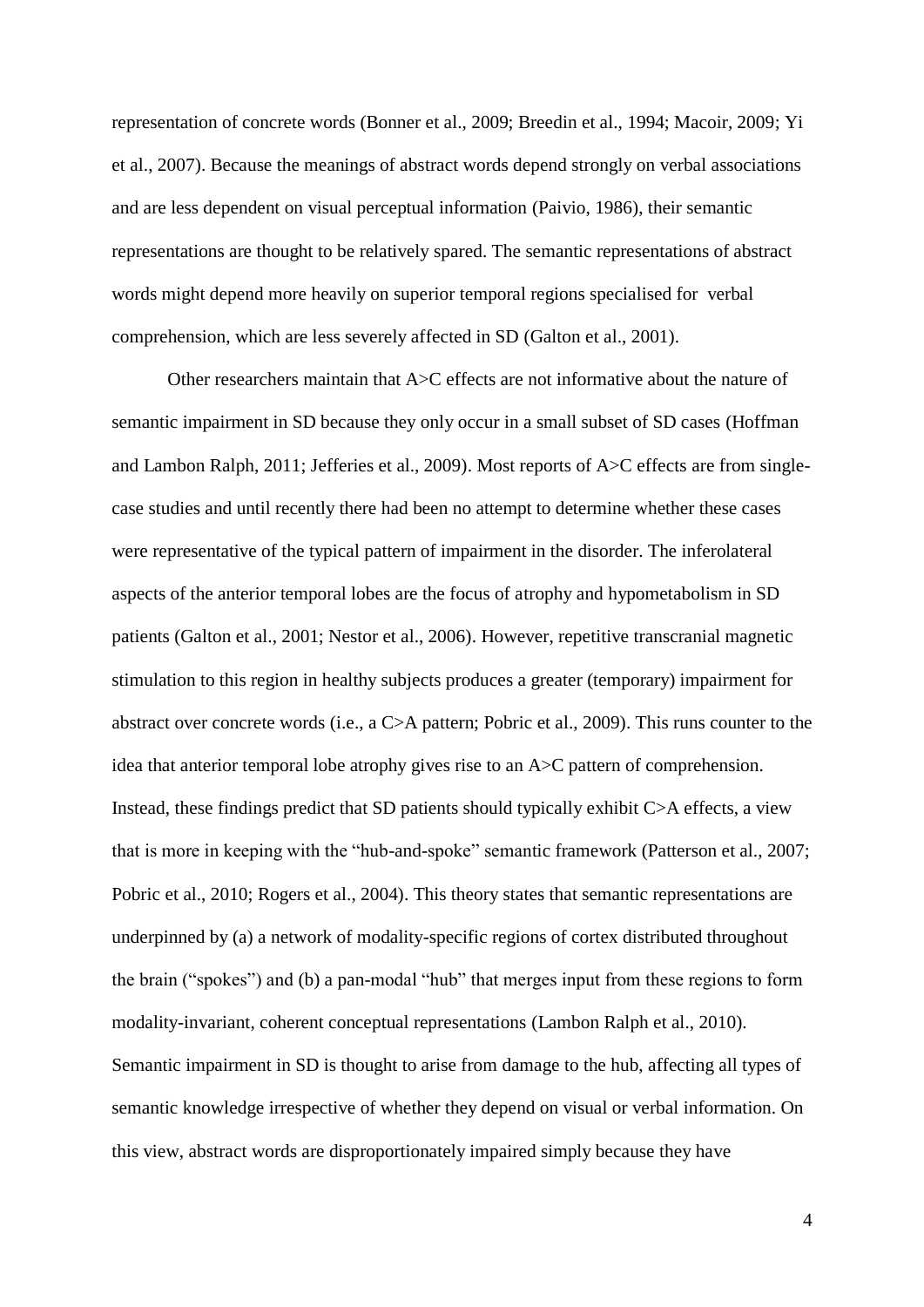intrinsically weaker semantic representations. Their weaker representation comes about because they are not associated with the rich perceptual experiences that characterise concrete words (Jones, 1985; Paivio, 1986; Plaut and Shallice, 1993). On this view, occasional reports of individual patients showing A>C effects represent a deviation from the typical pattern of semantic breakdown in SD.

A number of recent studies have attempted to adjudicate on this issue by assessing concrete and abstract knowledge in larger groups of SD patients. In support of the visual deficit hypothesis, Yi et al. (2007) tested 12 SD patients with a description-to-word matching task and found an A>C pattern for verbs, with nine patients showing an effect in this direction. However, there was no such effect for comprehension of nouns. In a follow-up study, Bonner et al. (2009) tested eleven patients with a synonym matching task with verbs and found a similar pattern at the group level. In contrast, Jefferies et al. (2009) gave a synonym judgement task consisting mostly of nouns to eleven SD patients and found a strong C>A effect, which was present at a statistically significant level in all eleven individuals. The differences between these studies could have arisen from differences in the patients themselves or variation in the experimental stimuli used to assess knowledge. We recently tested a single set of seven SD patients on all of the tasks from the above studies, along with some other concrete-abstract assessments (Hoffman and Lambon Ralph, 2011). Averaged across all tasks, there was a significant C>A effect, supporting the hub-and-spoke interpretation. There were also some informative differences between tasks. The Jefferies et al. task yielded a robust C>A effect, while no difference between concrete and abstract words emerged for the Yi et al. and Bonner et al. verb tasks. We attributed this variability to differences in the stimuli used in the various tasks. Tasks were more likely to reveal a C>A effect if they: (a) ensured that concrete and abstract words employed in the task were fully separated along the imageability scale and (b) ensured that stimuli were matched across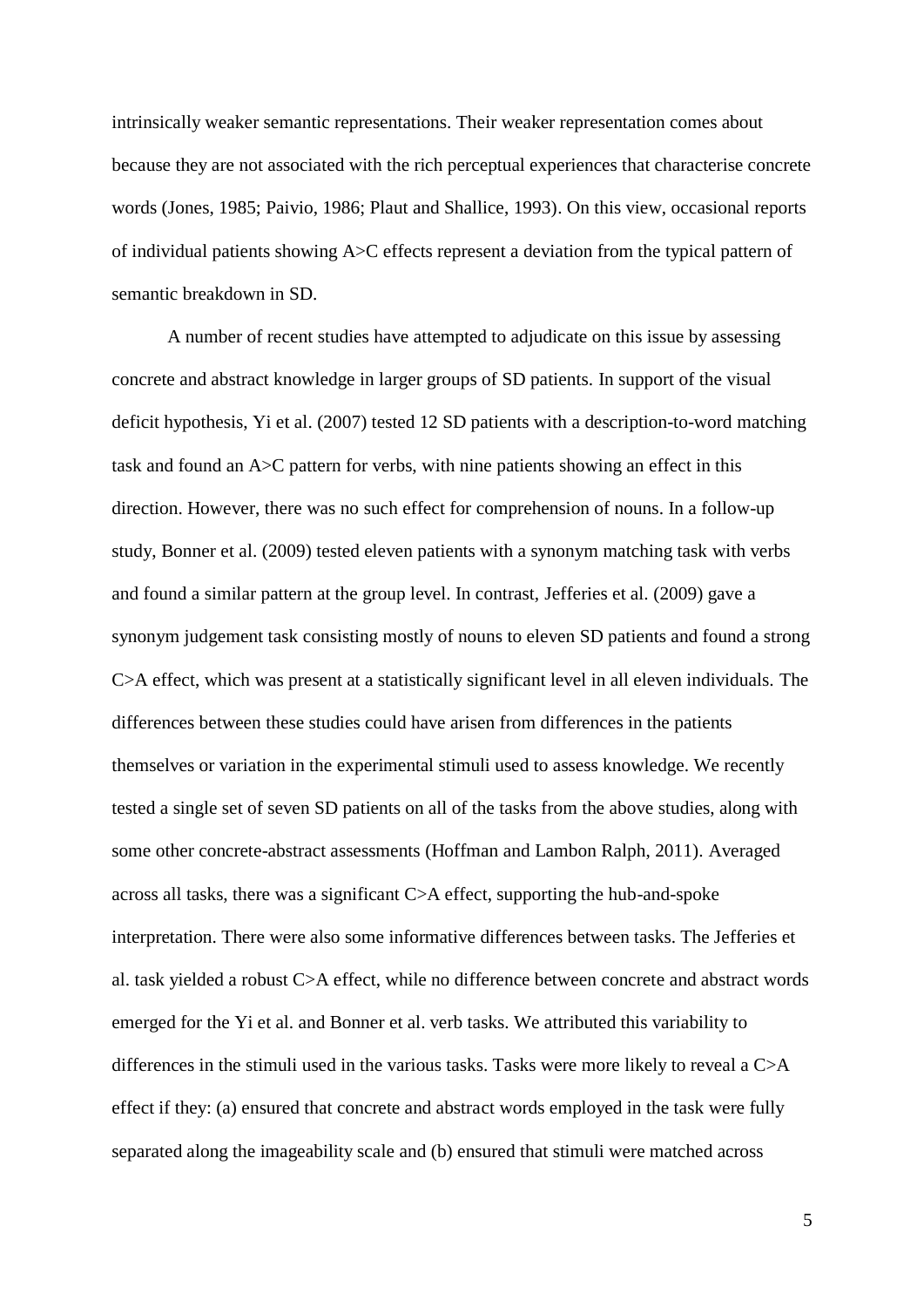conditions for word frequency. The two verb tasks did not meet these criteria. The selected concrete and abstract words were quite similar in imageability, resulting in lower sensitivity to concreteness effects than the Jefferies et al. task. Moreover, the abstract conditions featured higher frequency words than the concrete conditions. Lexical frequency has a powerful influence in SD, with patients invariably showing better comprehension of higher frequency/more familiar words (Funnell, 1995; Hoffman et al., 2011; Jefferies et al., 2009; Lambon Ralph et al., 1998). Consequently, these two methodological factors may have conspired to produce an apparent A>C effect for the Yi et al. and Bonner et al. stimuli.

We proposed that these differences in frequency and imageability (summarised in Table 1) can account for the inconsistent results across studies. However, another possibility is that the word class of the stimuli is a critical factor in determining the type of concreteness effects observed. Jefferies et al. (2009) employed mostly nouns in their test, while Bonner et al. (2009) used only verbs. In addition, Yi et al. (2007) found an A>C effect for verbs but no effect for nouns. Yi et al. claimed that concrete nouns are partially protected from semantic degradation because they belong to dense semantic neighbourhoods. Because concrete nouns tend to have many semantic neighbours with similar features, when a particular concept degrades it can be partially supported by remaining knowledge for its neighbours (Gonnerman et al., 1997). The same was not thought to be true of concrete verbs, which have fewer neighbours. Thus, while visual feature degradation predicts greater impairment for concrete words, this effect tends not be observed with nouns because concrete nouns are protected by virtue of their dense neighbourhoods. This is a critical point because it calls into question into the C>A effects reported by Jefferies et al. (2009) and Hoffman and Lambon Ralph (2011). These authors reported robust C>A effects in SD patients, but used nouns predominantly as stimuli. The visual feature hypothesis predicts that an A>C effect would emerge if the same patients were tested with verb stimuli.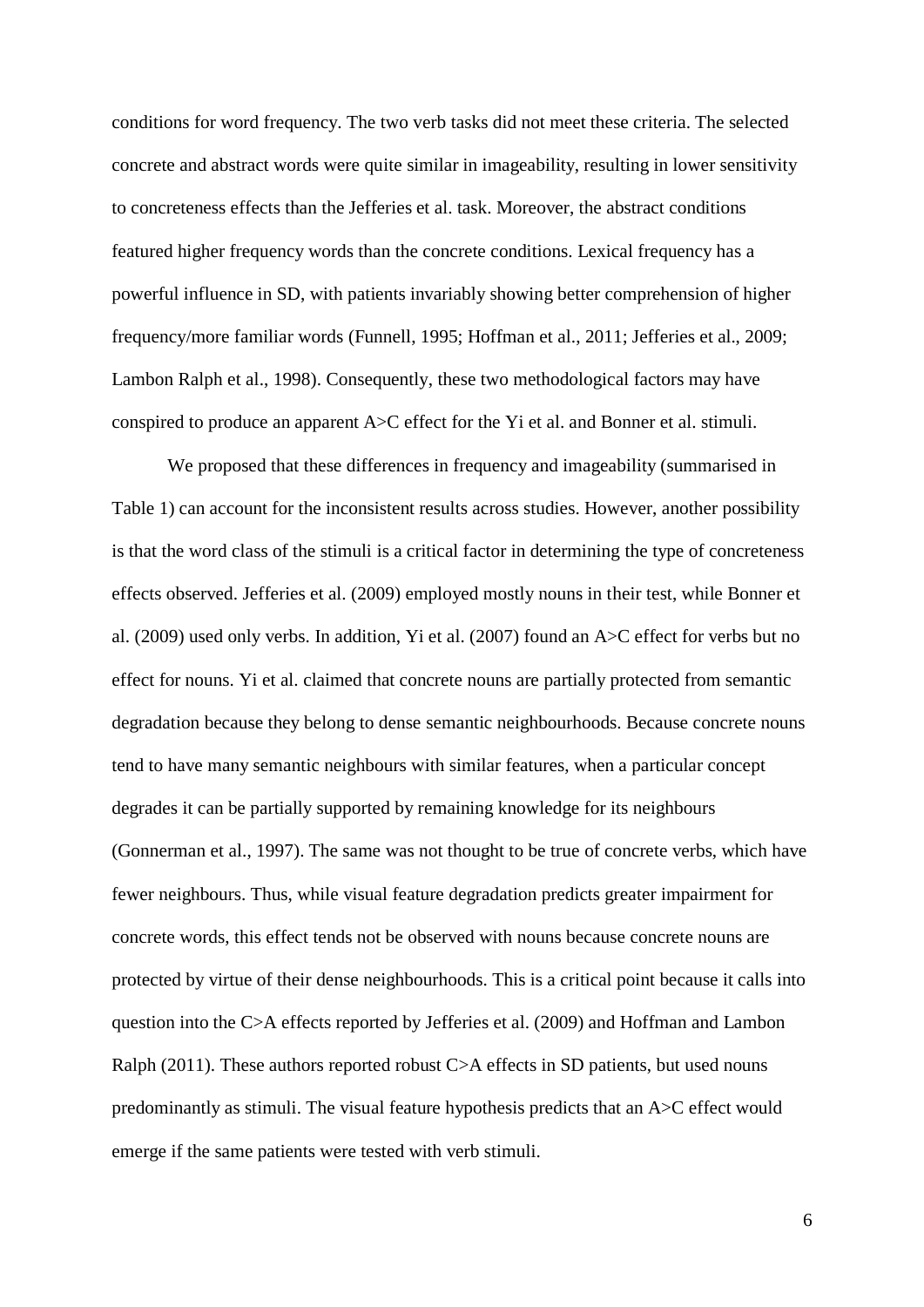In the present study, we directly compared concreteness effects for nouns and verbs in six SD patients, including five individuals who showed C>A effects for nouns in our previous study (Hoffman and Lambon Ralph, 2011). We paid particular attention to the key stimulus factors described above. We maximised the difference in imageability values between concrete and abstract words and we ensured that all of the words in each condition were carefully matched for lexical frequency. This allowed us to test whether A>C effects were present for verbs, as predicted by the visual deficit hypothesis, once the relevant stimulus factors were controlled for.

#### -Table 1 around here-

In a second experiment, we investigated another factor thought to influence concreteness effects. The Jefferies et al. test, in common with many other comprehension assessments, probed knowledge of synonymous relationships between words (e.g., *frog* and *toad*). This type of semantic relationship may not be well-suited to probing abstract word knowledge. While the semantic representations of concrete words are thought to be organised according to similarity in features, associative relationships (e.g., *religion* and *prayer*) are more important for abstract words (Crutch et al., 2009; Crutch and Warrington, 2005). Thus C>A effects may arise in synonym judgement tests because the format of the test is more compatible with the organisation of concrete concepts. The predicts that an A>C pattern could be observed in SD patients if their knowledge of associative relationships was probed. To test this prediction, we compared concrete and abstract words in an associative matching test. If the C>A effects in previous studies were due to the use of synonym judgements, one would expect a different pattern to emerge with this paradigm. We also included a second concrete condition in which probe and target shared perceptual similarity, to compare directly associative and similarity-based judgements for concrete words.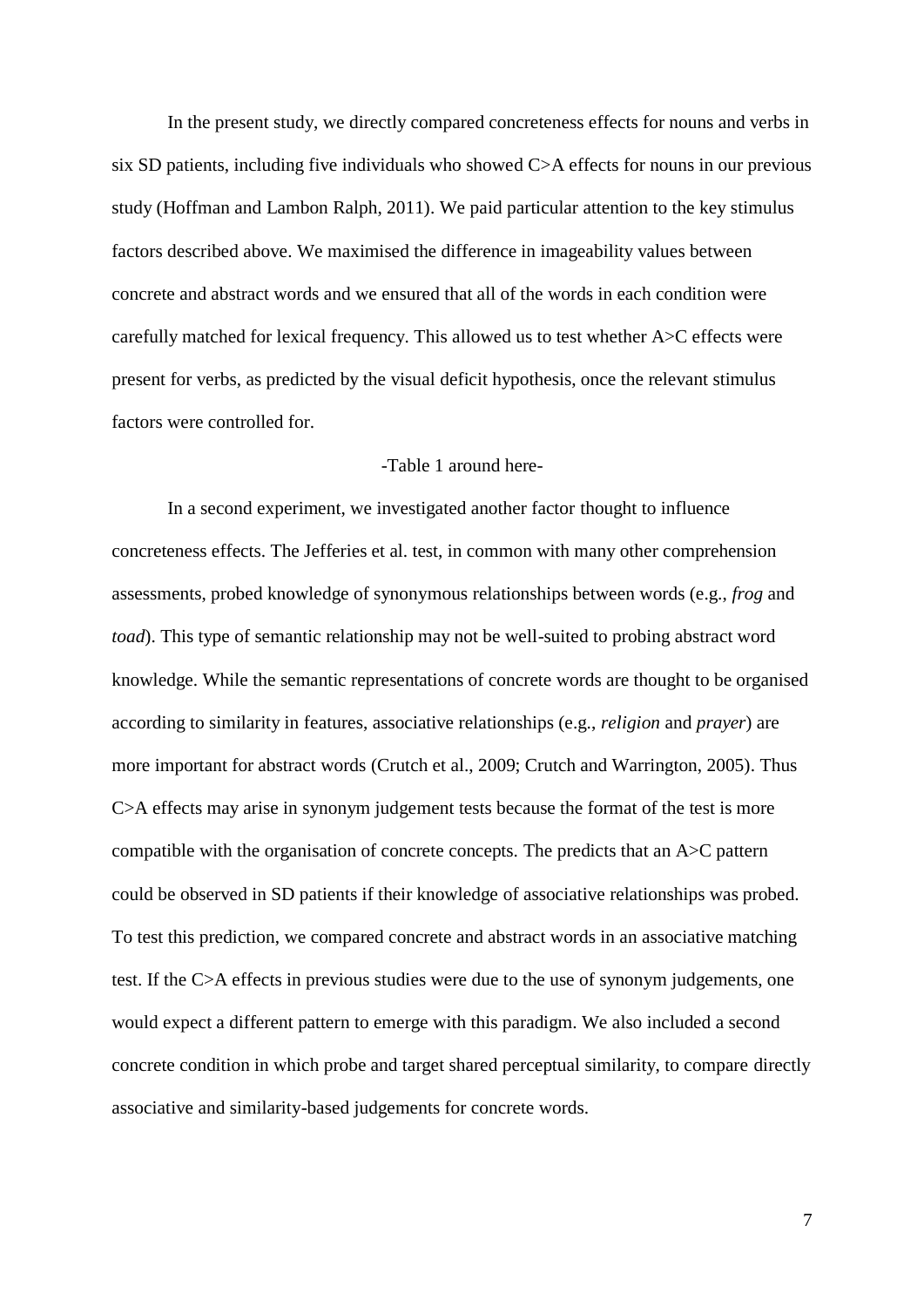#### 2. Experiment 1: Concreteness Effects for Nouns and Verbs

2.1. Patients: Six patients with a clinical diagnosis of SD took part in this and the subsequent experiment. They fulfilled all of the clinical criteria for SD (Hodges et al., 1992): they had word-finding and comprehension difficulties in the context of fluent and grammatically correct speech and they also showed non-verbal semantic deficits. Visuospatial skills, executive function and day-to-day memory were relatively preserved. Structural imaging (MRI or CT) revealed bilateral ATL atrophy in all cases. Five of the patients took part in a previous study on concreteness effects (Hoffman and Lambon Ralph, 2011), in which we demonstrated that they showed a C>A pattern in a synonym judgement task composed primarily of nouns. In the present study, we investigated their performance with words of different classes (Experiment 1) and with associative semantic relationships (Experiment 2).

Patients completed a range of background neuropsychological tests, summarised in Table 2. To assess general cognitive function, the Addenbrooke's Cognitive Examination – Revised (ACE-R; Mioshi et al., 2006) was administered. This revealed impairment in all patients on the language and memory sections; in contrast, visuospatial and orientation elements were relatively preserved. Attentional and executive skills were assessed with forward and backward digit span (Wechsler, 1987) and Raven's coloured progressive matrices (Raven, 1962). Two subtests from the Visual Object and Space Perception battery (Warrington and James, 1991) were given to assess visuospatial skills, along with direct copying of the Rey complex figure (Rey, 1941). Scores were within the normal range on all of these tests.

### -Table 2 around here-

We assessed semantic knowledge with the Cambridge Semantic Battery (Bozeat et al., 2000), which probes knowledge of the same 64 concrete items (animals, birds, fruit,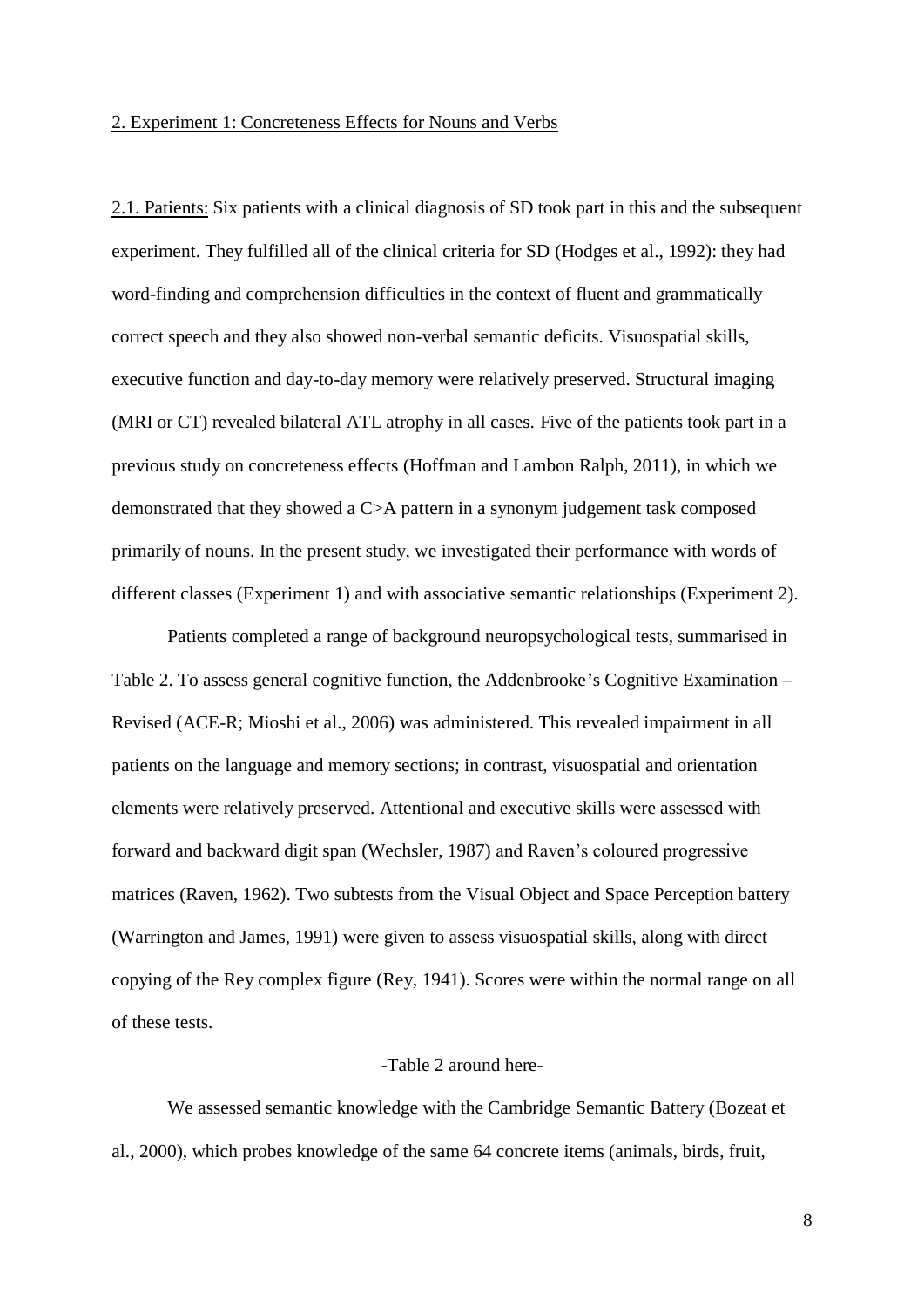household objects, tools and vehicles) across different input and output modalities. The following tests were administered: (a) picture naming, in which the 64 items were presented as black-and-white line drawings; (b) spoken word-picture matching, where the correct item must be selected from a field of 10 objects from the same category; (c) the picture Camel and Cactus test, a non-verbal associative matching task in which a concept is presented and the most semantically-related item is selected from four alternatives (e.g., which goes with *camel*: *rose, tree, sunflower* or *cactus*?); (d) category fluency, in which the patient produces as many items from a given category as possible in one minute. These tests revealed multimodal semantic impairments in all patients, with all scores falling outside the normal range on all tests.

2.2. Control Participants: Ten healthy individuals from the Neuroscience and Aphasia Research Unit (NARU) volunteer panel (University of Manchester) served as controls. Their mean age was 67.9 and they had a mean educational level of 16.4 (school-leaving age). These values did not differ from the patient group  $(t(14) < 1)$ . None had any history of neurological illness and all scored at least 90/100 on the ACE-R.

2.3. Task: Patients performed a synonym matching task. Each trial consisted of a probe word presented with three choices, one of which had a similar meaning to the probe. The remaining two choices were not semantically related (e.g., *frog* was presented with *toad*, *jewel* and *pickle*). The probe and three choices were presented in a written format and were also read aloud by the examiner.

2.4. Stimuli: There were 120 trials in total, 60 nouns and 60 verbs, with half of the trials in each condition probing concrete words and half abstract words (see Appendix 1 for a full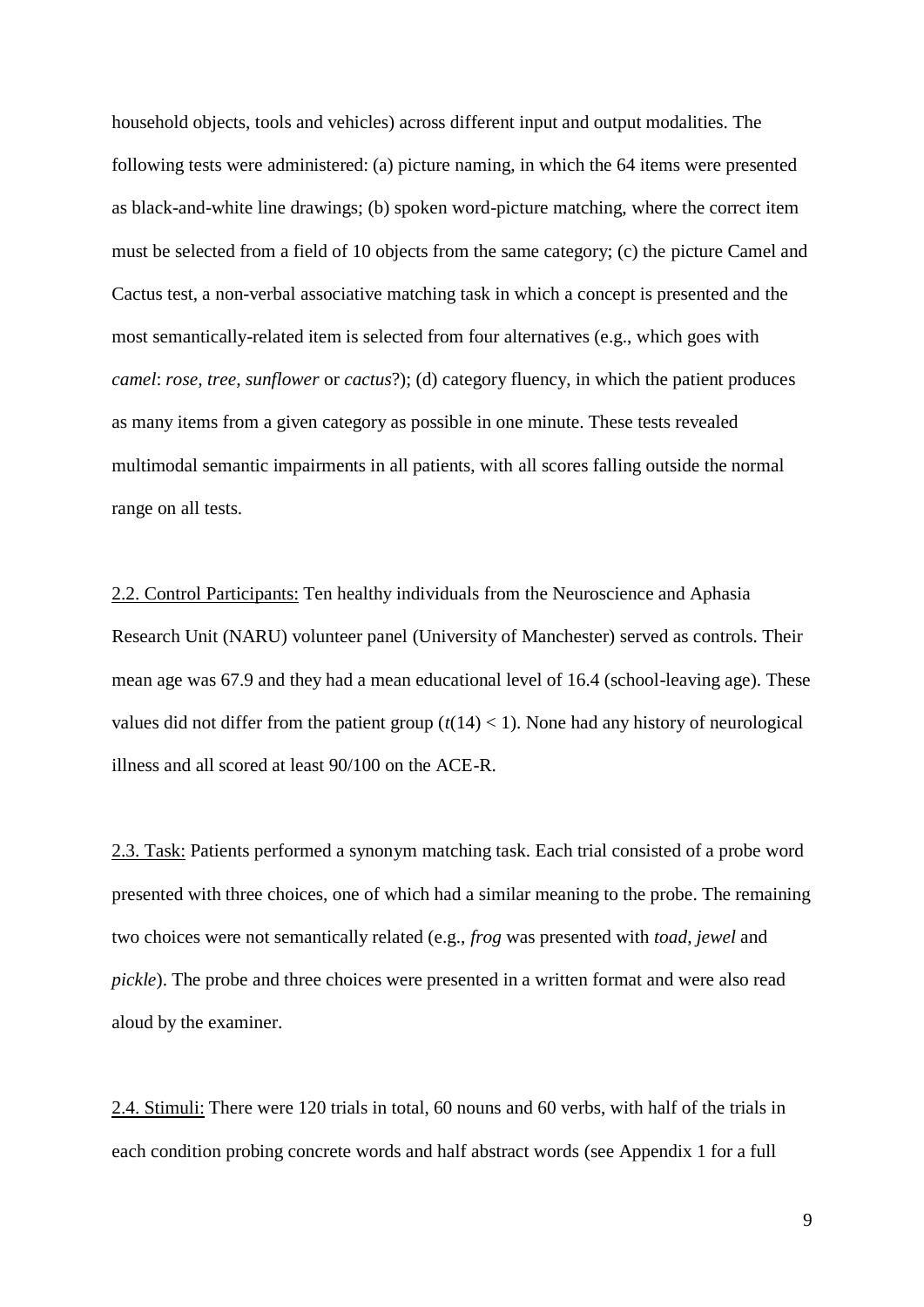list). Imageability ratings from two published databases were used to guide stimulus selection (see below). There is a technical distinction between imageability, the degree to which a word elicits a mental image, and concreteness, the degree to which it refers to a tangible item. Despite being distinct psycholinguistic variables, they are very strongly correlated (typically with  $r > 0.8$ ). Importantly, the visual deficit hypothesis predicts that concrete words are more impaired than abstract because they are more imageable and depend on visual feature information to a greater extent. For this reason, and in common with other studies of concreteness effects in SD (Bonner et al., 2009; Jefferies et al., 2009; Macoir, 2009), we used imageability ratings to distinguish between concrete and abstract words.

Psycholinguistic properties for each set of words are given in Table 3. The frequency and imageability values of probe and choice words were matched across conditions. Lemma frequency values were obtained from the CELEX database (Baayen et al., 1993). The frequencies of probes and choice words were subjected to  $2 \times 2$  (word class  $\times$  imageability) ANOVAs, which indicated no difference between nouns and verbs or between concrete and abstract words for either probe or choice words  $(F < 0.5$  in all cases). Imageability values were taken from Bird et al.'s (2001) ratings, which contain separate values for the noun and verb senses of ambiguous words (e.g., "a whistle" is rated separately from "to whistle"). We also used ratings from the MRC database (Coltheart, 1981) for words that could be classed unambiguously as either nouns or verbs. ANOVAs indicated that concrete words were more imageable than abstract  $(F > 2663)$  but that there was no difference between nouns and verbs  $(F < 0.5)$ . There were also no interactions between word class and imageability ( $F < 2.27$ ,  $p > 0$ 0.1), indicating that, unlike previous studies, the imageability manipulation for verbs was equal in strength to that for nouns. Given the close matching for frequency it was not possible to match all conditions for word length. There was no a priori reason to expect word length to influence comprehension in SD; but to ensure that this factor could not account for our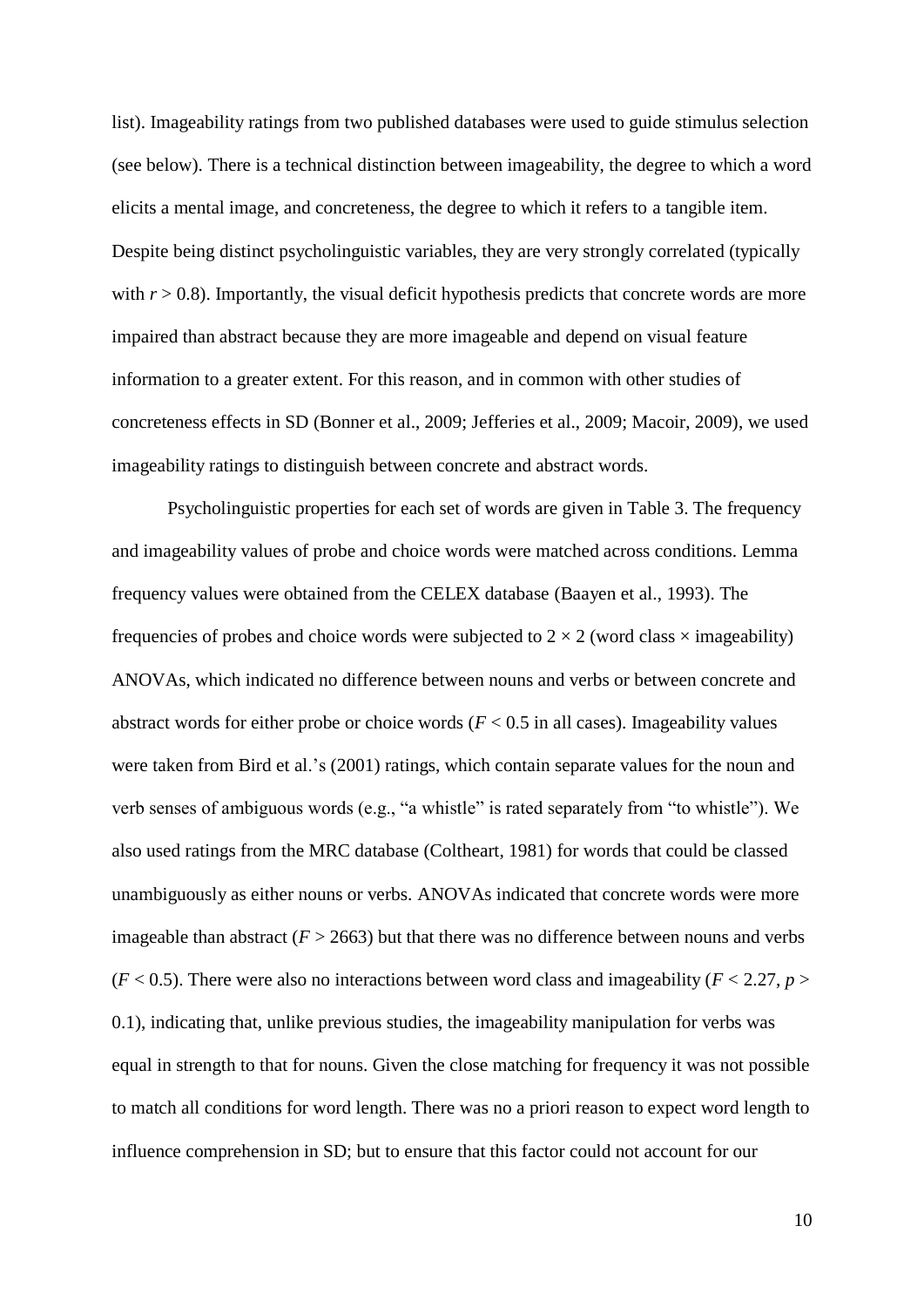results, in addition to analysing results across participants, we performed a by-items ANCOVA that included length as a covariate.

#### -Table 3 around here-

2.5. Results: Results for each patient are shown in Figure 1. To analyse data at the group level, we conducted a  $2 \times 2 \times 2$  ANOVA that included group as a between-subjects factor and word class and imageability as within-subjects factors. There were main effects of group  $(F(1,14) = 23.4, p < 0.001)$  and imageability  $(F(1,14) = 30.4, p < 0.001)$  but no effect of word class. Additionally, there was a group  $\times$  imageability interaction ( $F(1,14) = 24.9$ ,  $p < 0.001$ ), indicating that patients showed larger imageability effects than controls. There was no interaction between word class and imageability, but the three-way interaction approached significance  $(F(1, 14) = 3.60, p = 0.079)$ . Imageability effects were also analysed for nouns and verbs separately within the SD group, with a significant C>A effect emerging for both word classes (nouns:  $t(5) = 4.17$ ,  $p < 0.001$ ; verbs:  $t(5) = 3.69$ ,  $p < 0.02$ ). There was no imageability  $\times$  word class interaction within the SD group ( $F(1,5) = 2.36$ ,  $p > 0.1$ ).

Finally, to ensure that the observed imageability effects were not due to differences in word length across conditions, we used ANCOVA to analyse the data, treating each word as a separate case and including word length as a covariate of no interest. Significant effects of group  $(F(1,115) = 22.6, p < 0.001)$  and imageability emerged  $(F(1,115) = 53.5, p < 0.001)$ , as well as the expected group  $\times$  imageability interaction ( $F(1,115) = 55.0, p < 0.001$ ). There were no effects of word class nor any other interactions.

#### -Figure 1 around here-

2.6. Discussion: SD patients showed equivalent C>A effects in comprehension of verbs and nouns. This is in line with the hub-and-spoke model of semantic representation, which states that damage in SD affects a store of modality-invariant conceptual knowledge, which is key to the coherence of all concepts. On this view, concrete words are affected to a lesser extent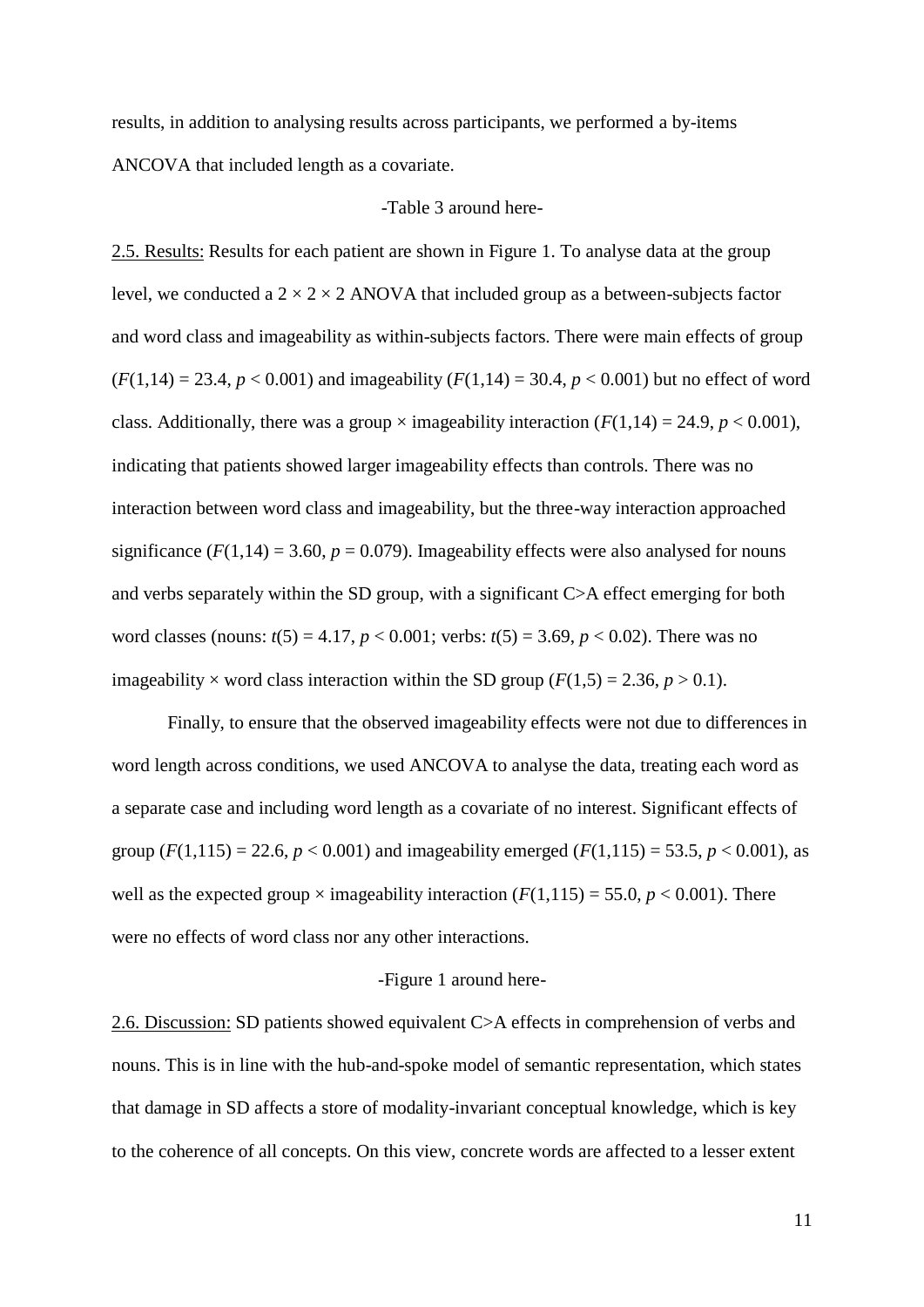because they are associated with richer sensory experiences, leading to a more robust representation (Plaut and Shallice, 1993). These findings are not compatible with the idea that the primary deficit in SD is degradation of visual feature knowledge, as this deficit would affect concrete words to a greater extent than abstract words. Proponents of this view propose that such A>C effects are more likely to be observed for verbs because impaired comprehension for concrete nouns is partially ameliorated by their dense semantic neighbourhoods (Yi et al., 2007). However, when controlling for the relevant psycholinguistic factors, we observed equivalent C>A effects for nouns and verbs. A>C effects observed for verbs in previous studies are most likely a consequence of weaker imageability manipulations in these studies combined with differences in word frequency between concrete and abstract words (Hoffman and Lambon Ralph, 2011).

### 3. Experiment 2: Concreteness Effects for Associative Relationships

3.1. Patients: The six SD patients from Experiment 1 took part in this experiment.

3.2. Control Participants: Ten healthy individuals from the Neuroscience and Aphasia Research Unit (NARU) volunteer panel acted as controls. They had a mean age of 69.8 and mean educational level of 17.0 (school-leaving age). These values did not differ from the patient group  $(t(14) < 2, p > 0.07)$ . None had any history of neurological illness and all scored at least 90/100 on the ACE-R.

3.3. Task: On each trial, participants were presented with a probe word and three choices and were asked to pick the word most related in meaning to the probe. The two foils were not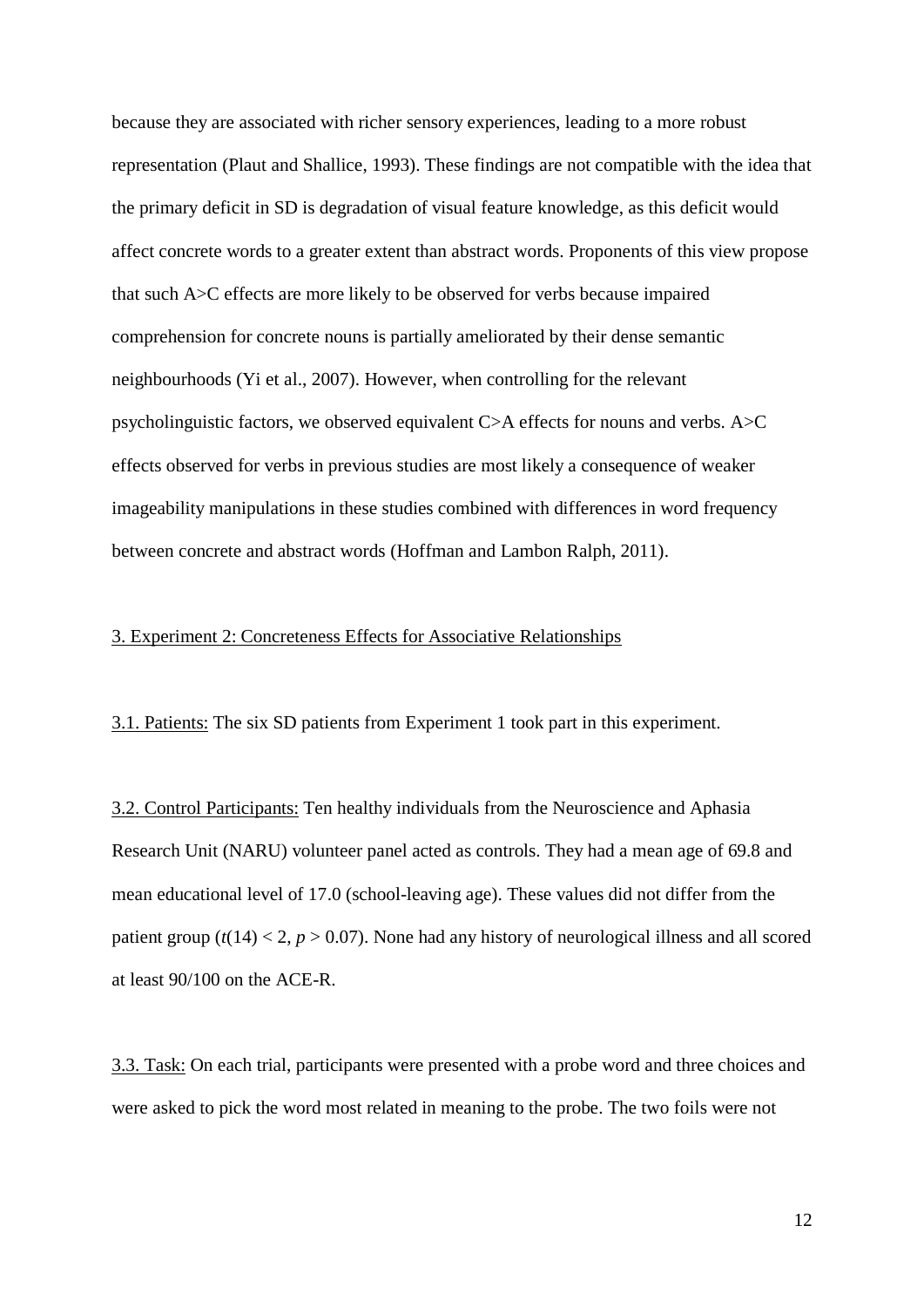semantically related to the probe. The probe and three choices were presented in a written format and were also read aloud by the examiner.

3.4. Stimuli: There were three conditions. 40 trials featured abstract words that shared an associative relationship (e.g., *mercy* and *plead*). 40 trials featured concrete words that were associated but were not perceptually similar (e.g., *hamster* and *cage*). The final condition used the same concrete probes but this time paired with semantically related words that shared some perceptual similarity (e.g., *hamster* and *mouse*). We included this condition to assess knowledge of associative vs. similarity-based judgements within concrete words. Strength of association between probes and targets was controlled using free association norms from the Edinburgh Word Association Thesaurus (Kiss et al., 1973). Each probe-target pairing in the experiment was present in the norms, with associative strengths of between 2% and 25% (i.e., each target word was produced in response to its probe by between 2% and 25% of subjects). The associative strength of probe-target pairs was matched across all three conditions (see Table 4;  $F < 1$ ). In addition, the frequencies of probes and choice words were matched across conditions (probes:  $t < 1$ ; choices:  $F < 0.2$ ). Imageability ratings were obtained from the MRC database (Coltheart, 1981) and the Bristol norms (Stadthagen-Gonzalez and Davis, 2006). Imageability values differed significantly between abstract and concrete conditions (probes:  $t = 36.3$ ,  $p < 0.001$ ; choices:  $t > 42$ ,  $p < 0.001$ ). However, imageability was matched across the two concrete conditions  $(t < 1)$ . It was again not possible to match all conditions for word length so an additional by-items analysis was conducted, including length as a covariate.

#### -Table 4 around here-

3.5. Results: Accuracy in each condition is presented in Figure 2. Data were analysed with a  $3 \times 2$  ANOVA that included condition and group as factors. There were main effects of group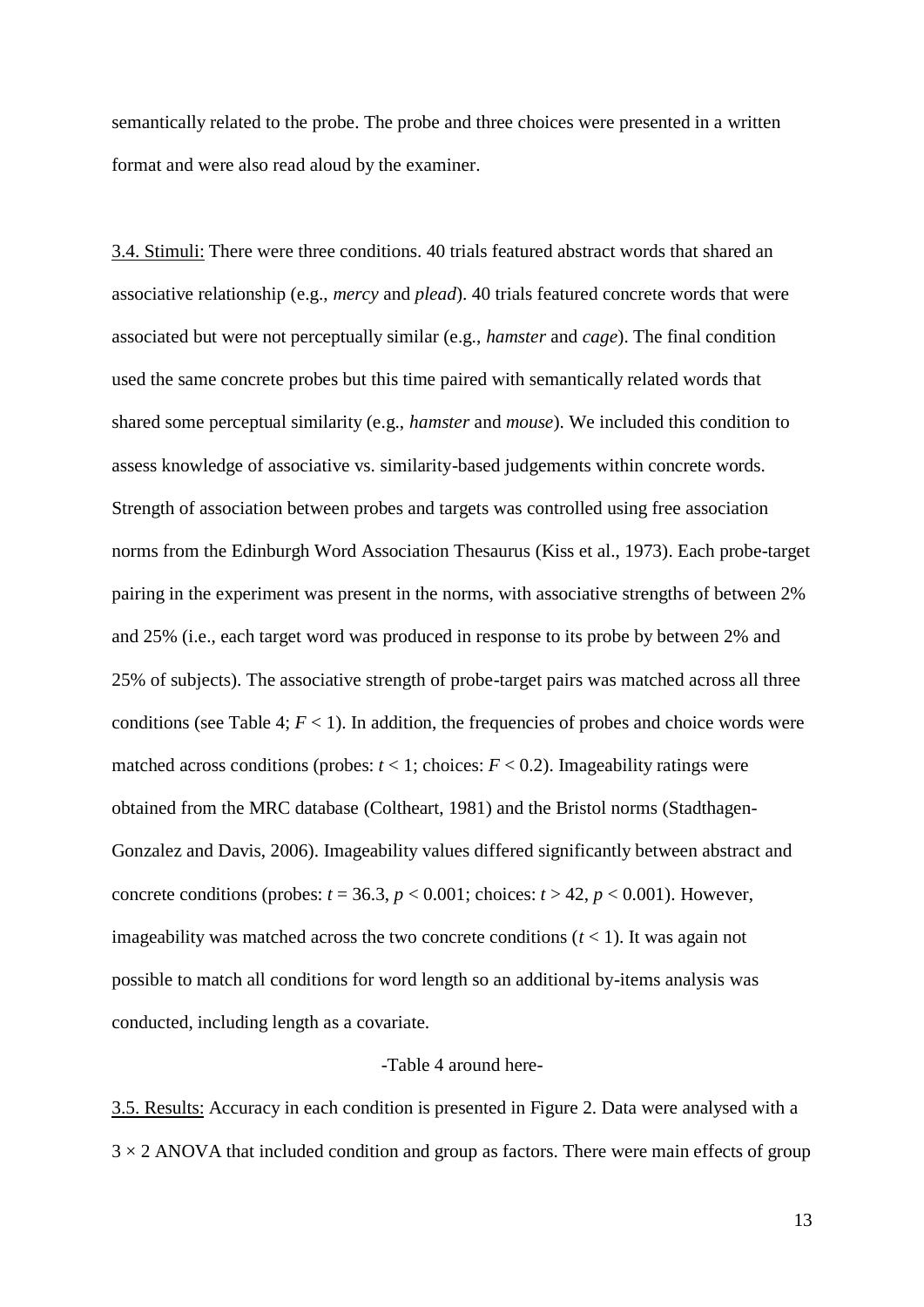$(F(1,14) = 24.5, p < 0.001)$  and condition  $(F(2,28) = 61.4, p < 0.001)$  and a significant interaction  $(F(2,28) = 34.0, p < 0.001)$ . Post-hoc tests conducted on the patient data with a Bonferoni-corrected significance level of 0.016 indicated that all three conditions differed from one another. Comprehension in the abstract condition was poorer than either of the concrete conditions (abstract vs. concrete associate:  $t(5) = 4.53$ ,  $p < 0.01$ ; abstract vs. concrete perceptual:  $t(5) = 7.20$ ,  $p = 0.001$ ) and, furthermore, comprehension of concrete words was significantly better when they shared a perceptual relationship ( $t(5) = 3.78$ ,  $p =$ 0.013). Finally, ANCOVA including word length as a covariate also revealed effects of group ( $F(1,116) = 9.58$ ,  $p < 0.005$ ) and condition ( $F(2,116) = 14.1$ ,  $p < 0.001$ ), plus the expected interaction  $(F(2,116) = 10.3, p < 0.001)$ .

#### -Figure 2 around here-

3.6. Discussion: SD patients continued to show a robust C>A effect when knowledge was probed using associative rather than similarity-based relationships. This indicates that the C>A effect does not depend critically on the type of relationship used to interrogate semantic knowledge. Associative relationships might be expected to facilitate comprehension of abstract words, yet when associative judgements for concrete and abstract words were directly compared, performance was still better for concrete words. However, the C>A effect was smaller than those observed in the previous (synonym-based) experiment, suggesting that the type of semantic relationship may influence the size of concreteness effects. We also found that, within concrete words, similarity-based relationships were better comprehended than associative ones. This is consistent with the idea that the semantic space for concrete words is organised in terms of their similarity (Crutch and Warrington, 2005) and suggests that the patients benefited from the shared perceptual information that was available when the target and probe were similar and not merely associated.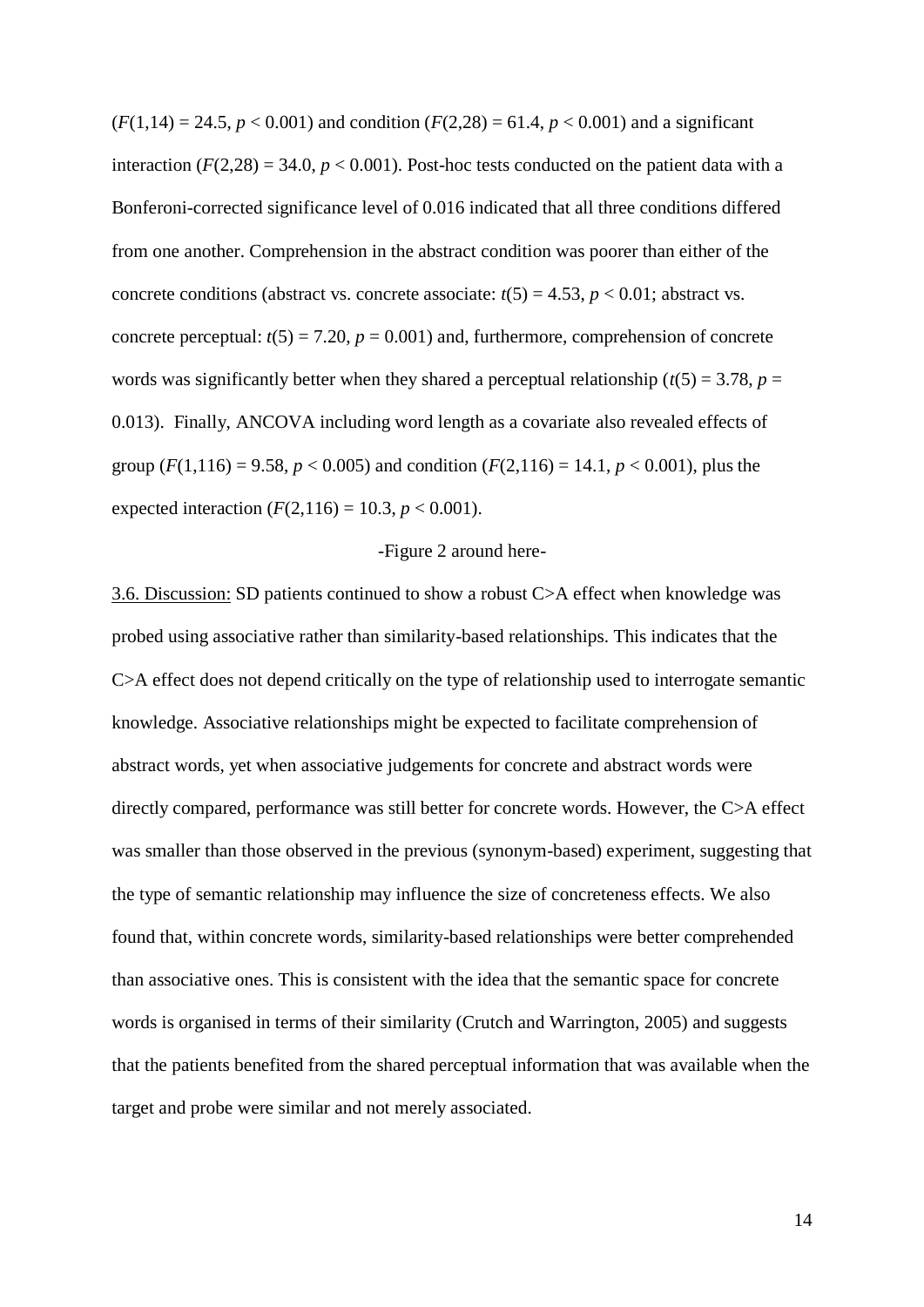#### 4. General Discussion

The status of concrete vs. abstract word knowledge in SD has proved a contentious issue, with some arguing that concrete words are disproportionately affected by the disorder, suggesting underlying damage to visual-perceptual feature information (Bonner et al., 2009; Breedin et al., 1994; Yi et al., 2007). Conversely, previous studies from our own group have shown that the typical pattern in SD is for concrete words to be more preserved than abstract words, provided that the test is sufficiently sensitive to detect such effects (Hoffman and Lambon Ralph, 2011; Jefferies et al., 2009). Here, we extended these findings by establishing that the C>A effects present in SD patients are consistent across a range of materials, for which other theories specifically predict A>C effects. In contrast to these other predictions, we found the typical C>A pattern held for verbs as well as nouns, and for associates as well as synonyms. These findings are inconsistent with the idea that visual feature knowledge, thought to be more important for concrete words, is disproportionately impaired in the disorder. They are more compatible with the view that SD patients suffer from degradation of modality-invariant semantic representations that are equally important for concrete and abstract words. On this view, inferior, anterior temporal cortex – the focus of atrophy in SD – is the centre of a semantic "hub" that uses inputs from a number of modality-specific processing regions to distil information into coherent concepts (Lambon Ralph et al., 2010; Patterson et al., 2007; Rogers et al., 2004).

If the hub is thought to represent core conceptual knowledge for all types of concept, how does the hub-and-spoke theory account for the clear finding that abstract words are more severely affected in SD than concrete words? It is widely accepted that abstract words have intrinsically weaker semantic representations because they are not associated with the rich perceptual experiences that are typical of concrete words (Plaut and Shallice, 1993). Healthy subjects, for example, produce fewer predicates for abstract words (Jones, 1985) and generate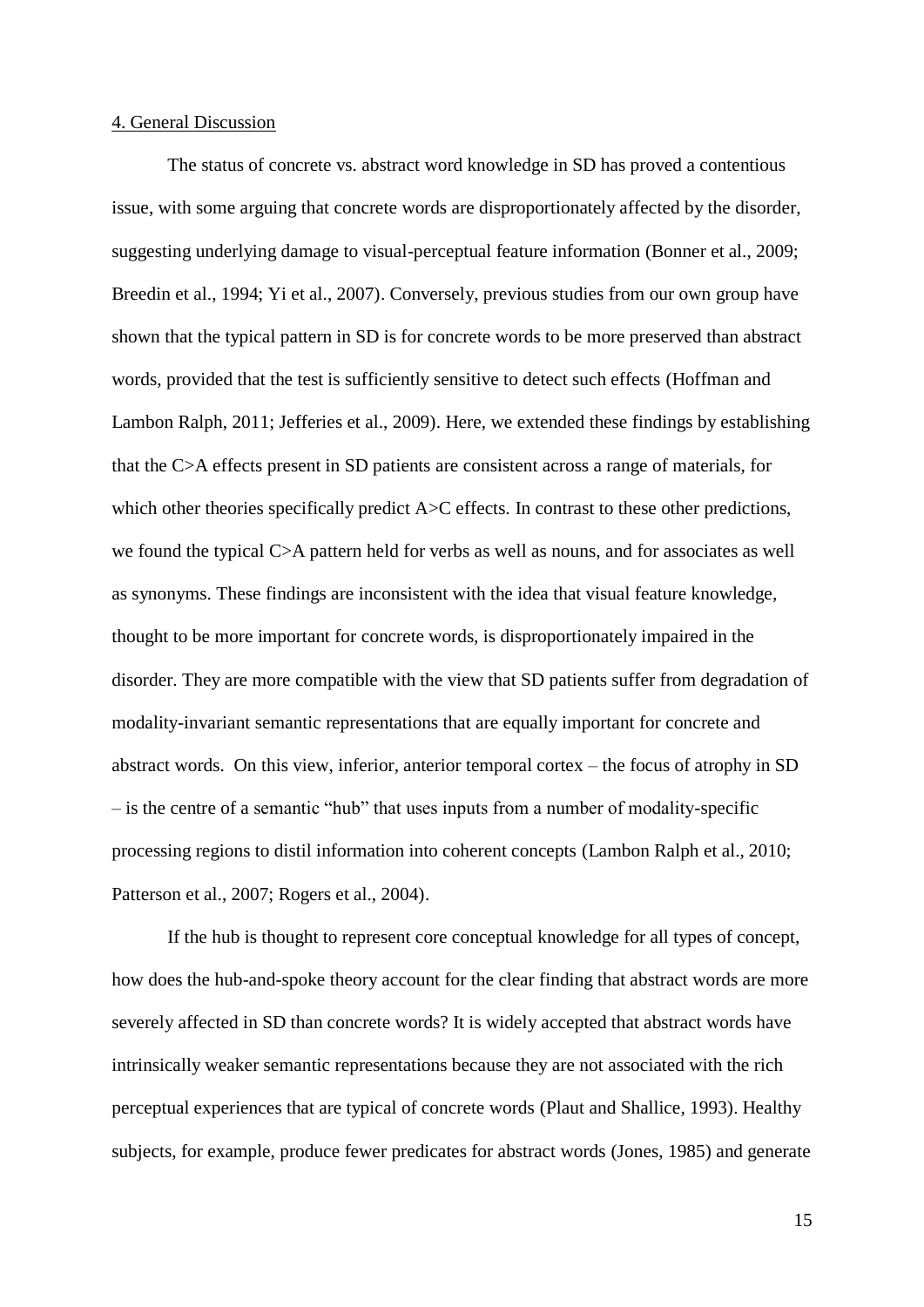fewer and less specific semantic properties when asked to define abstract compared with concrete words (Wiemer-Hastings and Xu, 2005). As conceptual knowledge progressively degrades in SD, abstract words will tend to drop below the "threshold" for successful comprehension more quickly than concrete words because their representations are weaker to begin with. Less efficient processing of abstract words is evident in healthy subjects' reaction times on tasks such as lexical decision (Degroot, 1989; James, 1975; Kroll and Merves, 1986). On this view, C>A effects in SD reflect an exaggeration of this intrinsic pattern.

This study, along with previous investigations (Hoffman and Lambon Ralph, 2011; Jefferies et al., 2009), suggests that the unusual A>C effects sometimes reported in SD patients are *not* typical of the disorder. Most studies reporting such effects have focused on robust A>C effects in *individual* SD cases (Breedin et al., 1994; Cipolotti and Warrington, 1995; Macoir, 2009; Papagno et al., 2009; Warrington, 1975). While these rare cases are striking and require explanation, they are not representative of the most common pattern of comprehension impairment in SD. Small A>C effects have also been reported in *groups* of SD patients in comprehension of verbs (Bonner et al., 2009; Yi et al., 2007). In our view, these apparent A>C effects are in fact due to characteristics of the experimental materials. These studies used a relatively weak concreteness manipulation which, when combined with a tendency for abstract verbs to be higher in frequency than concrete verbs, led to better comprehension in the abstract condition (Hoffman and Lambon Ralph, 2011).

Our view is that patients who show A>C effects deviate from the typical presentation of SD in some critical way. In the absence of any direct comparisons between patients who show divergent concreteness effects, it is difficult to ascertain the precise nature of this difference. However, we have suggested previously that neuroanatomical or demographic factors may be responsible. Temporal lobe atrophy in SD is usually centred on the anterior inferolateral surface (Galton et al., 2001; Mummery et al., 2000) but there is individual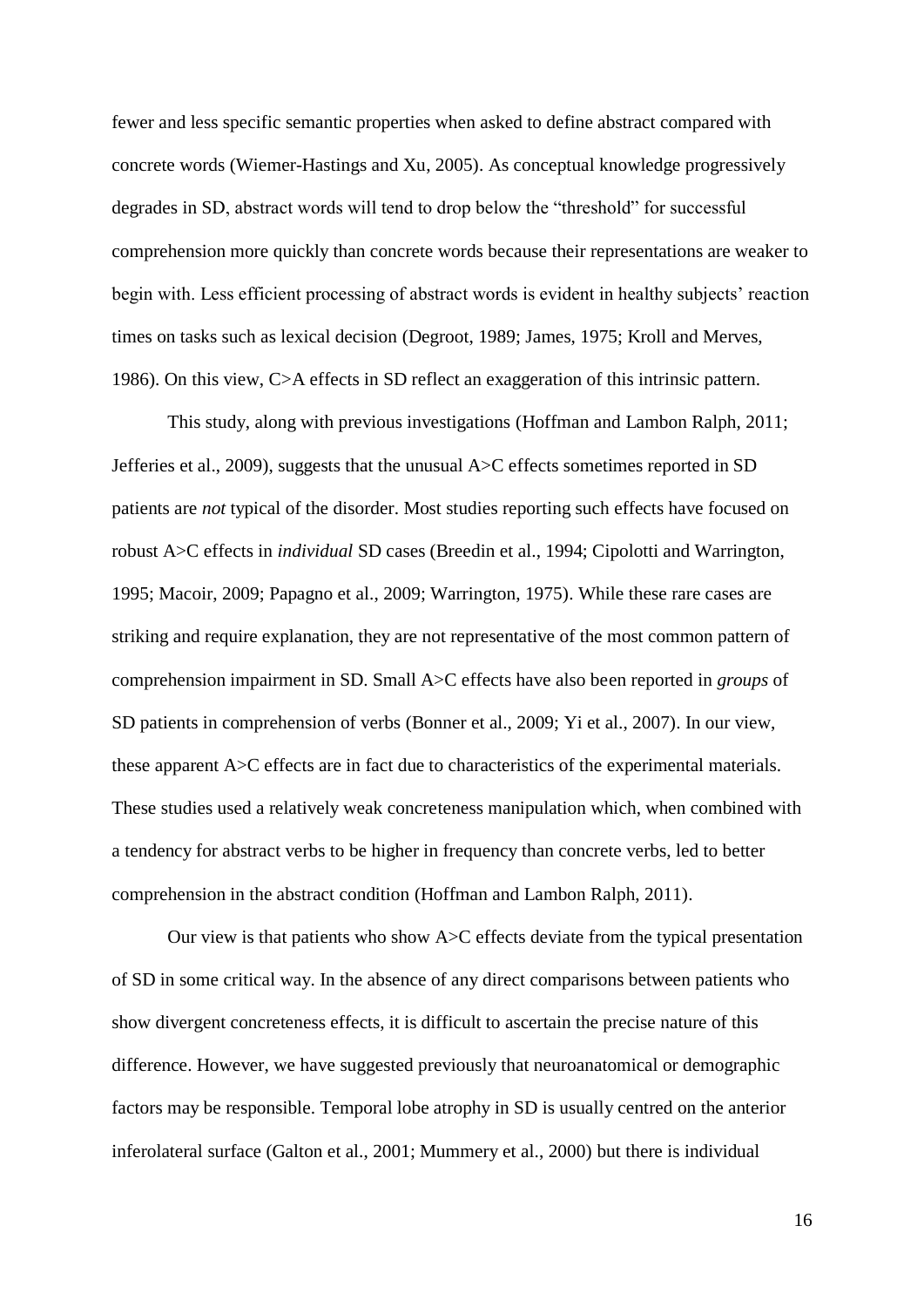variation in the extent and precise distribution of damage. There are two temporal lobe sites beyond the anterior "hub" region, for which atrophy might be expected to cause an A>C effect. First, the superior temporal sulcus is strongly associated with verbal comprehension (Hickok and Poeppel, 2007; Scott et al., 2000; Sharp et al., 2004) and is often activated in neuroimaging studies for abstract words (Binder et al., 2009; Sabsevitz et al., 2005), in line with the idea that abstract words depend heavily on verbal associative knowledge. If this region were relatively spared in a particular patient (i.e., their pathology was focused especially on the anterior basal temporal area), comprehension of abstract words might be relatively preserved. Alternatively, the posterior ventral temporal lobe is associated with visual feature knowledge (Chao et al., 1999; Martin, 2007) and is strongly activated by concrete words (Sabsevitz et al., 2005; Wise et al., 2000). Atrophy in this region, posterior to the typical focus of damage in SD, is likely to affect concrete words to a greater extent than abstract words, again giving rise to an atypical A>C pattern in comprehension.

One final possibility is that variation in educational and occupational experience could affect how concrete and abstract words are affected by the disease. Most reported A>C patients were professionals (e.g., a professor of psychology; Macoir, 2009) whom one would expect to be highly literate and perhaps more familiar with abstract terms than most members of the population. This might afford abstract words a degree of protection in these individuals, since loss of semantic knowledge is strongly graded by word frequency/familiarity. In this study and most others, care has been taken to match concrete and abstract words for lexical frequency. However, this does not preclude the possibility that particular patients have had atypical premorbid experiences in which they used abstract terms very often. Indeed, a recent study has demonstrated that this kind of premorbid expertise does lead to more robust semantic representations as a result of the increased quality and quantity of each patient's individual experience (Jefferies et al., 2011).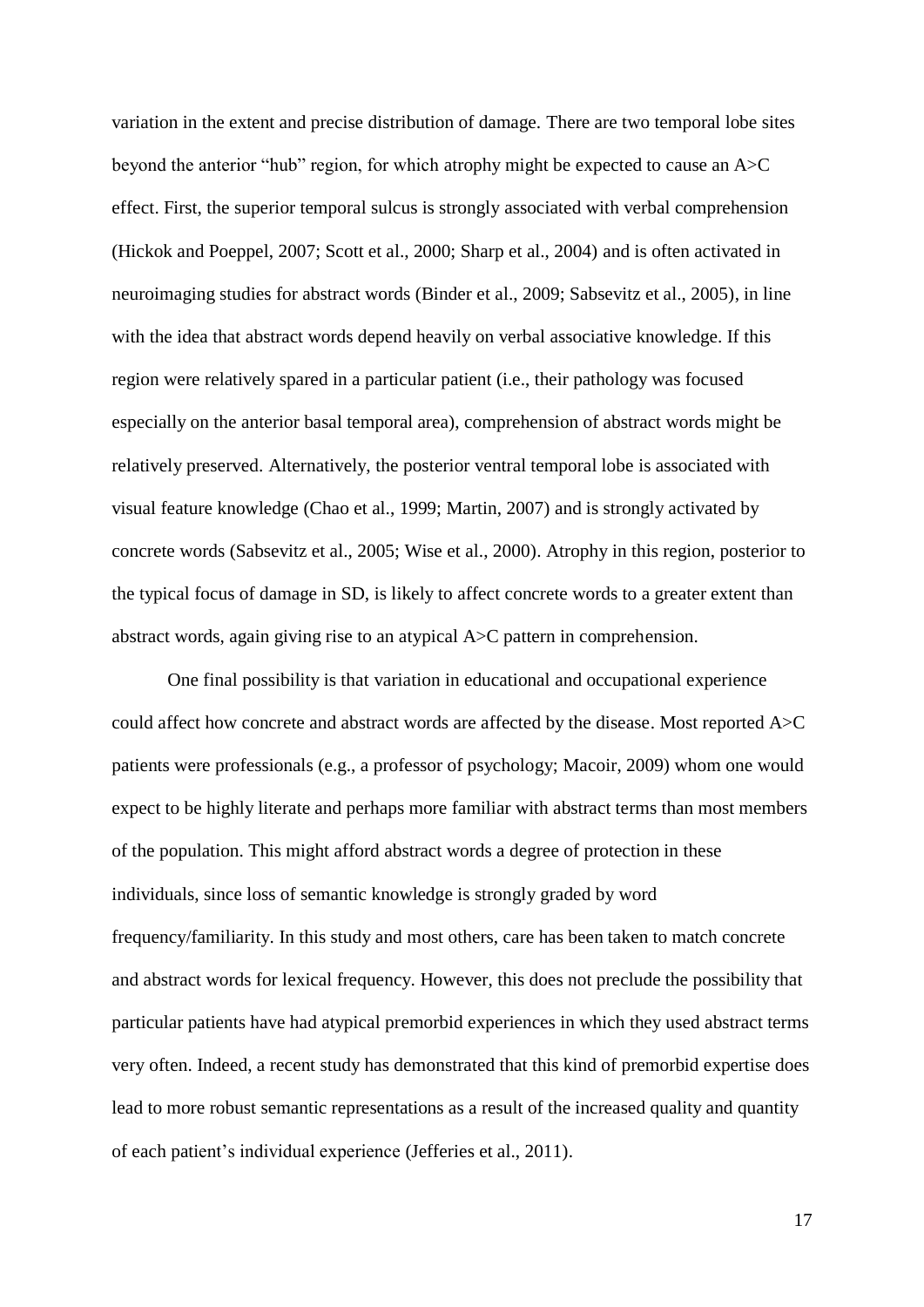It is not yet clear which factors cause occasional, individual patients to display preserved abstract word knowledge. What is clear from a number of tasks and materials is that SD patients *typically* lose comprehension of abstract words more quickly than that of concrete words. This, we argue, is due to degradation of core conceptual knowledge, which affects abstract words to a greater extent because their semantic representations are weaker and less detailed than those of concrete words. When semantic knowledge is under threat from anterior temporal atrophy, the rule, it seems, is to be concrete to be comprehended.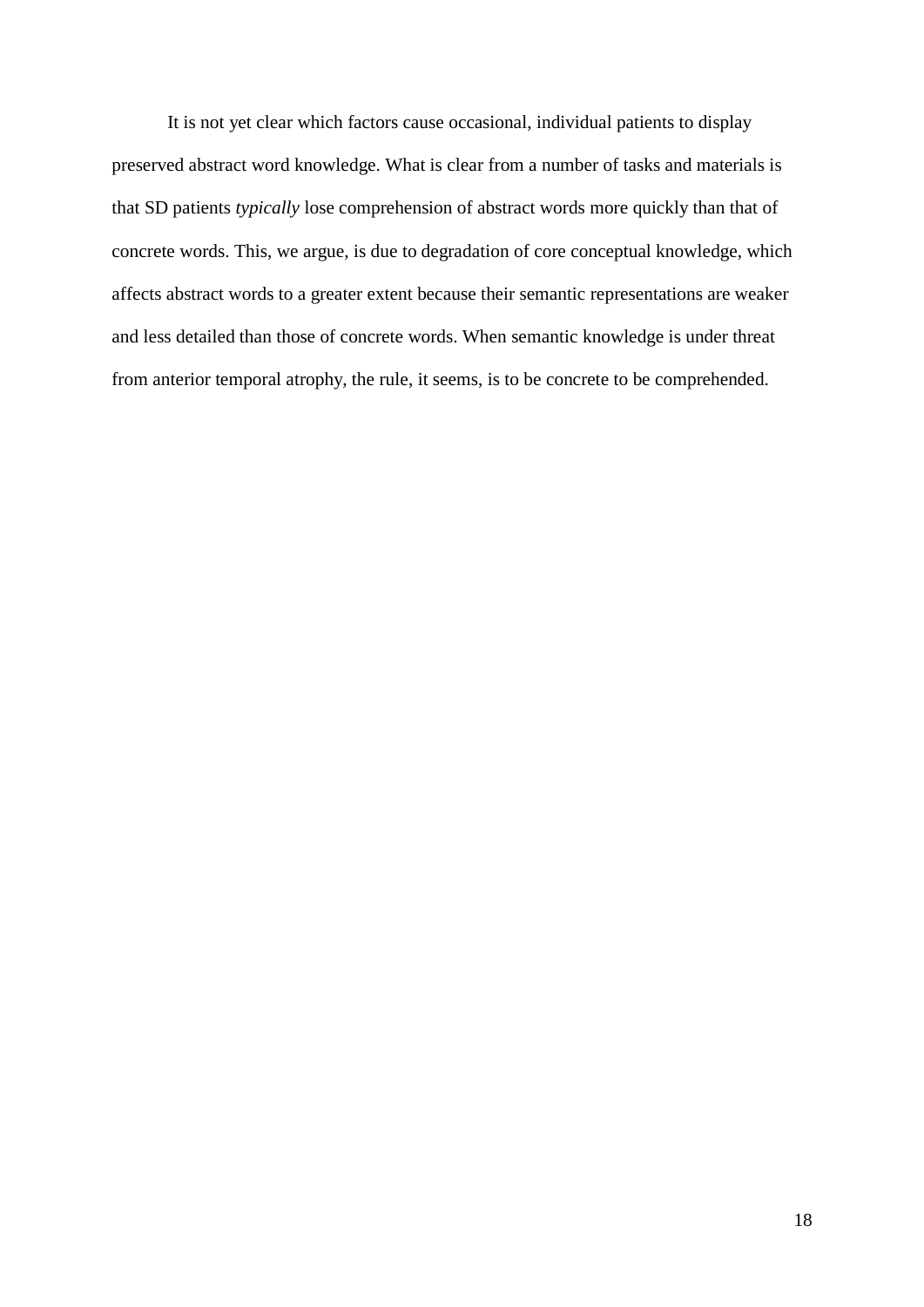#### References

Baayen, R.H., Piepenbrock, R., van Rijn, H. *The CELEX lexical database (CD-ROM)*.

Linguistic Data Consortium, University of Pennsylvania: Philadelphia, PA, 1993.

Binder, J.R., Desai, R.H., Graves, W.W., Conant, L.L. Where is the semantic system? A critical review and meta-analysis of 120 functional neuroimaging studies. *Cerebral Cortex* 19: 2767-2796. 2009.

Bird, H., Franklin, S., Howard, D. Age of acquisition and imageability ratings for a large set of words, including verbs and function words. *Behavior Research Methods Instruments & Computers* 33 (1): 73-79. 2001.

Bonner, M.F., Vesely, L., Price, C., Anderson, C., Richmond, L., Farag, C., Avants, B., Grossman, M. Reversal of the concreteness effect in semantic dementia. *Cognitive Neuropsychology* 26: 568-579. 2009.

Bozeat, S., Lambon Ralph, M.A., Patterson, K., Garrard, P., Hodges, J.R. Non-verbal semantic impairment in semantic dementia. *Neuropsychologia* 38 (9): 1207-1215. 2000. Bozeat, S., Lambon Ralph, M.A., Patterson, K., Hodges, J.R. When objects lose their meaning: What happens to their use? *Cognitive, Affective and Behavioural Neuroscience* 2: 236-251. 2002.

Breedin, S.D., Saffran, E.M., Coslett, H.B. Reversal of the concreteness effect in a patient with semantic dementia. *Cognitive Neuropsychology* 11 (6): 617-660. 1994.

Chao, L.L., Haxby, J.V., Martin, A. Attribute-based neural substrates in temporal cortex for perceiving and knowing about objects. *Nature Neuroscience* 2 (10): 913-919. 1999.

Cipolotti, L., Warrington, E.K. Semantic memory and reading abilities: A case report. *Journal of the International Neuropsychological Society* 1: 104-110. 1995.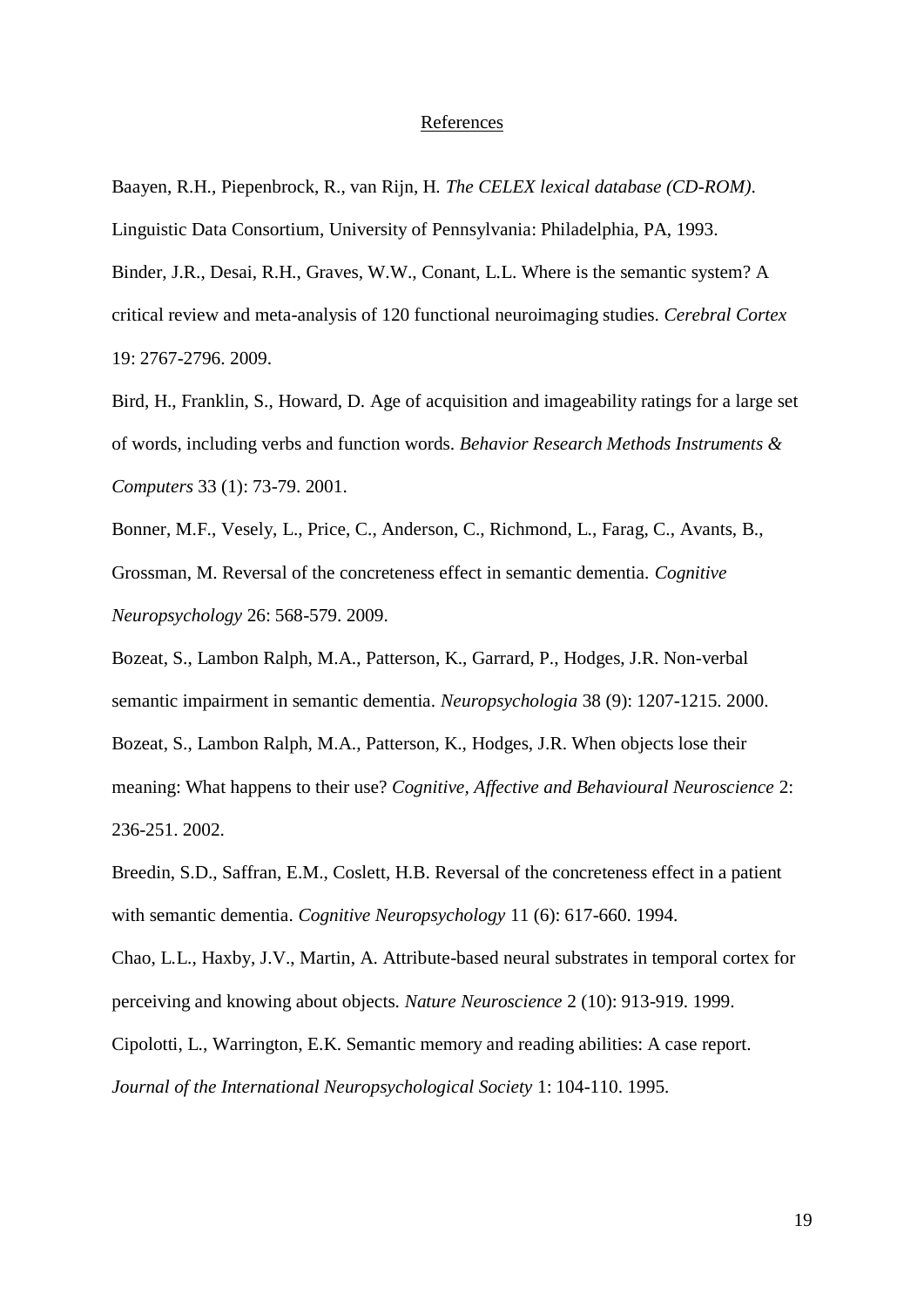Coltheart, M. Deep dyslexia: A review of the syndrome. in: Coltheart, M., Patterson, K., Marshall, J.C. (Eds.), *Deep Dyslexia*. Routledge and Kegan Paul: London, 1980. pp. 22-47. 1980.

Coltheart, M. The MRC Psycholinguistic Database. *Quarterly Journal of Experimental Psychology Section A: Human Experimental Psychology* 33 (Nov): 497-505. 1981.

Crutch, S.J., Connell, S., Warrington, E.K. The different representational frameworks underpinning abstract and concrete knowledge: Evidence from odd-one-out judgements. *Q J Exp Psychol* 62 (7): 1377-1390. 2009.

Crutch, S.J., Warrington, E.K. Abstract and concrete concepts have structurally different representational frameworks. *Brain* 128: 615-627. 2005.

Degroot, A.M.B. Representational aspects of word imageability and word frequency as assessed through word association. *Journal of Experimental Psychology: Learning Memory and Cognition* 15 (5): 824-845. 1989.

Folstein, M.F., Folstein, S.E., McHugh, P.R. Mini-mental state: A practical method for grading the cognitive state of patients for the clinician. *Journal of Psychiatric Research* 12: 189-198. 1975.

Franklin, S. Dissociations in auditory word comprehension; Evidence from nine fluent aphasic patients. *Aphasiology* 3: 189-207. 1989.

Funnell, E. Objects and properties: A study of the breakdown of semantic memory. *Memory* 3 (3-4): 497-518. 1995.

Galton, C.J., Patterson, K., Graham, K., Lambon-Ralph, M.A., Williams, G., Antoun, N., Sahakian, B.J., Hodges, J.R. Differing patterns of temporal atrophy in Alzheimer's disease and semantic dementia. *Neurology* 57 (2): 216-225. 2001.

Garrard, P., Carroll, E. Lost in semantic space: a multi-modal, non-verbal assessment of feature knowledge in semantic dementia. *Brain* 129: 1152-1163. 2006.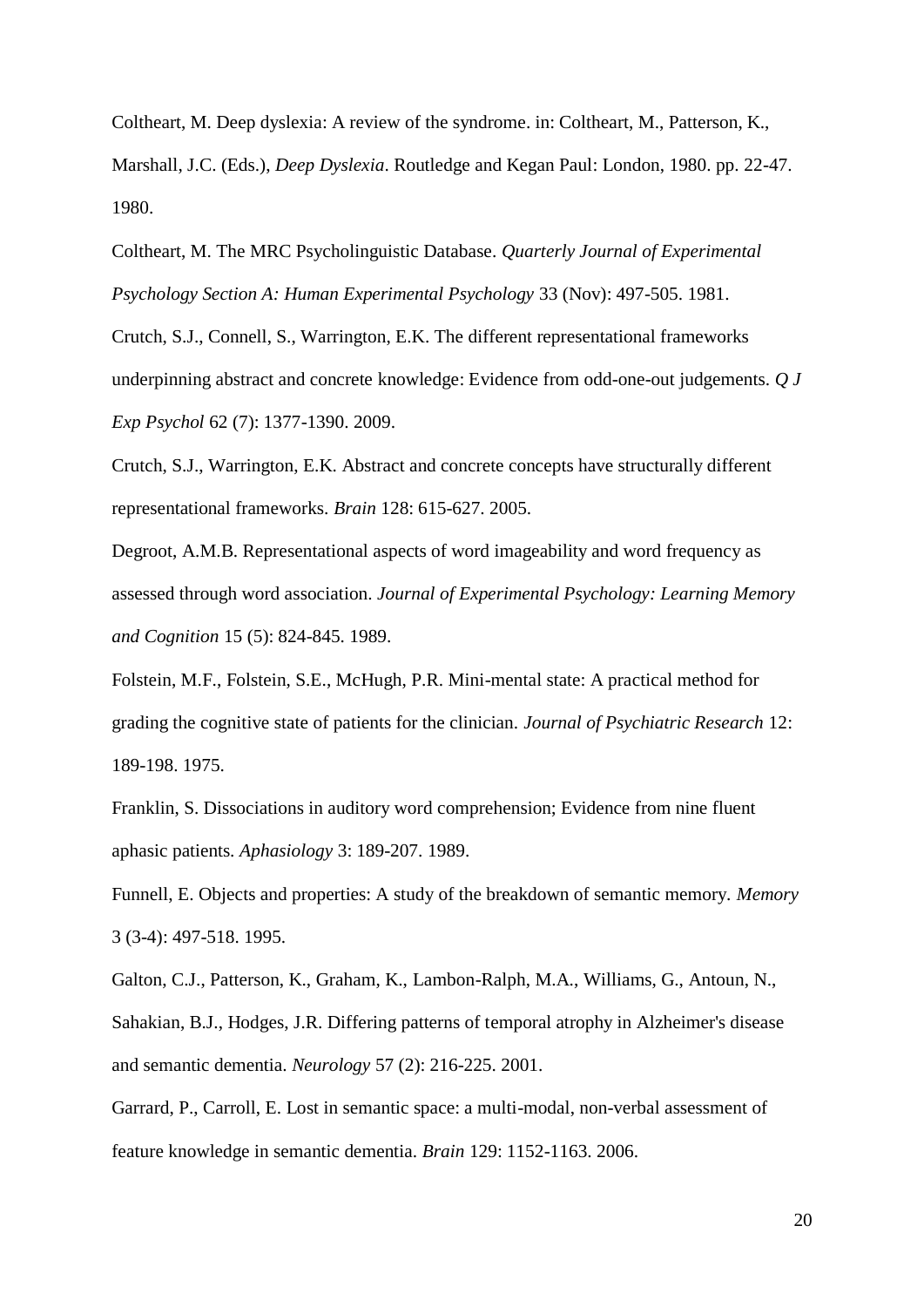Gonnerman, L.M., Andersen, E.S., Devlin, J.T., Kempler, D., Seidenberg, M.S. Double dissociation of semantic categories in Alzheimer's disease. *Brain and Language* 57 (2): 254- 279. 1997.

Hickok, G., Poeppel, D. The cortical organization of speech processing. *Nature Reviews Neuroscience* 8 (5): 393-402. 2007.

Hodges, J.R., Patterson, K. Semantic dementia: a unique clinicopathological syndrome. *Lancet Neurology* 6 (11): 1004-1014. 2007.

Hodges, J.R., Patterson, K., Oxbury, S., Funnell, E. Semantic dementia: Progressive fluent aphasia with temporal lobe atrophy. *Brain* 115: 1783-1806. 1992.

Hoffman, P., Jefferies, E., Lambon Ralph, M.A. Ventrolateral prefrontal cortex plays an executive regulation role in comprehension of abstract words: Convergent neuropsychological and rTMS evidence. *J Neurosci* 46: 15450-15456. 2010.

Hoffman, P., Lambon Ralph, M.A. Reverse concreteness effects are not a typical feature of semantic dementia: Evidence for the hub-and-spoke model of conceptual representation. *Cerebral Cortex* 21: 2103-2112. 2011.

Hoffman, P., Rogers, T.T., Lambon Ralph, M.A. Semantic diversity accounts for the "missing" word frequency effect in stroke aphasia: Insights using a novel method to quantify contextual variability in meaning. *Journal of Cognitive Neuroscience* 23 (9): 2432-2446. 2011.

James, C.T. The role of semantic information in lexical decisions. *Journal of Experimental Psychology: Human Perception and Performance* 104: 130-136. 1975.

Jefferies, E., Lambon Ralph, M.A. Semantic impairment in stroke aphasia vs. semantic dementia: A case-series comparison. *Brain* 129: 2132-2147. 2006.

Jefferies, E., Patterson, K., Jones, R.W., Lambon Ralph, M.A. Comprehension of concrete and abstract words in semantic dementia. *Neuropsychology* 23: 492-499. 2009.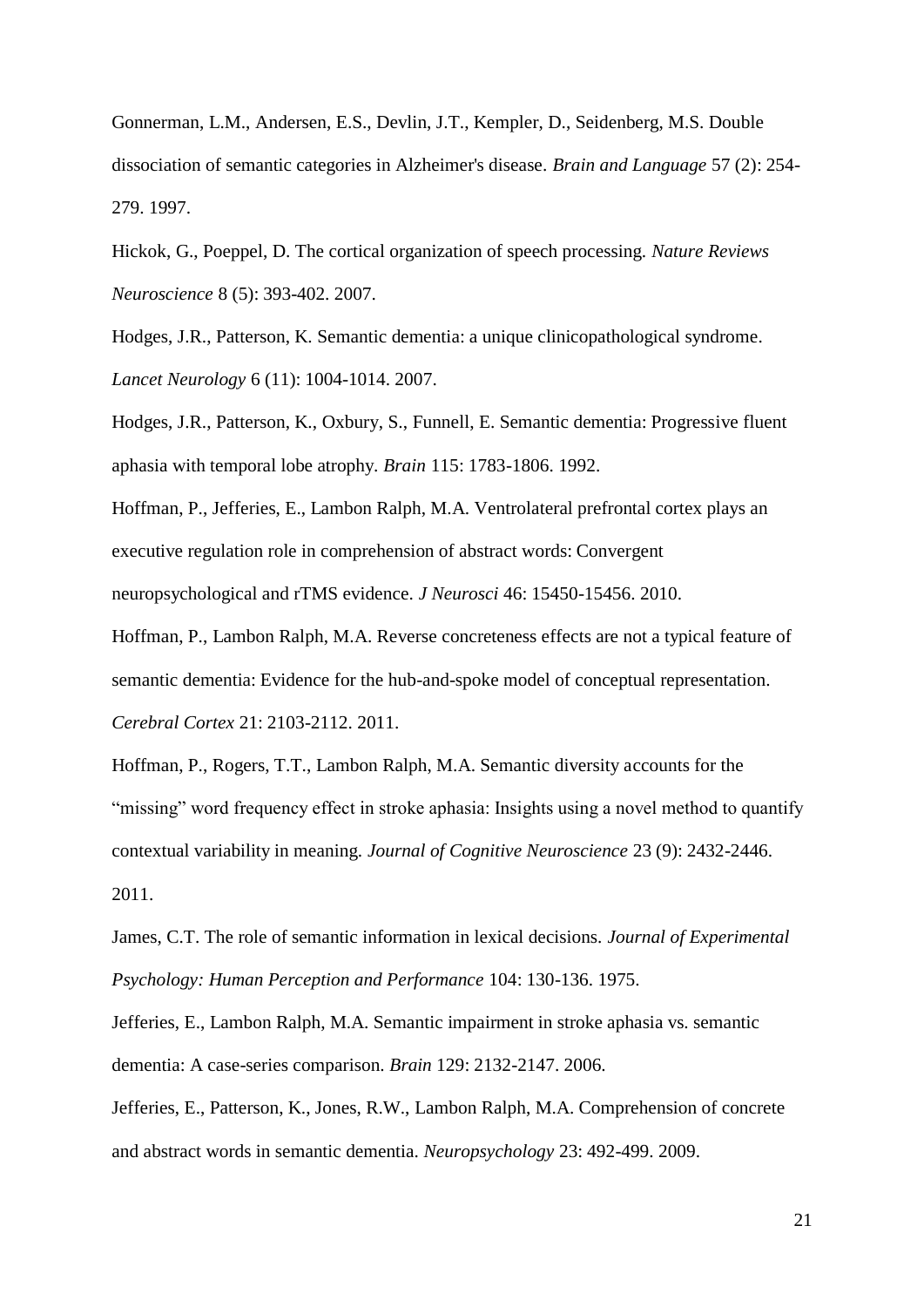Jefferies, E., Rogers, T.T., Lambon Ralph, M.A. Premorbid expertise produces categoryspecific impairment in a domain-general semantic disorder. *Neuropsychologia* 49: 3213- 3223. 2011.

Jones, G.V. Deep dyslexia, imageability and ease of prediction. *Brain and Language* 24: 1- 19. 1985.

Katz, R.B., Goodglass, H. Deep dysphasia: Analysis of a rare form of repetition disorder. *Brain and Language* 39 (1): 153-185. 1990.

Kiss, G.R., Armstrong, C., Milroy, R., Piper, J. An associative thesaurus of English and its computer analysis. in: Aitken, A.J., Bailey, R.W., Hamilton-Smith, N. (Eds.), *The computer and literary studies*. Edinburgh University Press: Edinburgh, 1973. 1973.

Kroll, J.F., Merves, J.S. Lexical access for concrete and abstract words. *Journal of Experimental Psychology: Learning Memory and Cognition* 12: 92-107. 1986.

Lambon Ralph, M.A., Graham, K.S., Ellis, A.W., Hodges, J.R. Naming in semantic dementia - what matters? *Neuropsychologia* 36 (8): 775-784. 1998.

Lambon Ralph, M.A., Sage, K., Jones, R., Mayberry, E. Coherent concepts are computed in the anterior temporal lobes. *P Natl Acad Sci USA* 107: 2717-2722. 2010.

Luzzi, S., Snowden, J.S., Neary, D., Coccia, M., Provinciali, L., Lambon Ralph, M.A. Distinct patterns of olfactory impairment in Alzheimer's disease, semantic dementia, frontotemporal dementia, and corticobasal degeneration. *Neuropsychologia* 45: 1823-1831. 2007.

Macoir, J. Is a plum a memory problem? Longitudinal study of the reversal of the conreteness effect in a patient with semantic dementia. *Neuropsychologia* 47: 518-535. 2009.

Martin, A.J. The representation of object concepts in the brain. *Annual Review of Psychology* 58: 25-45. 2007.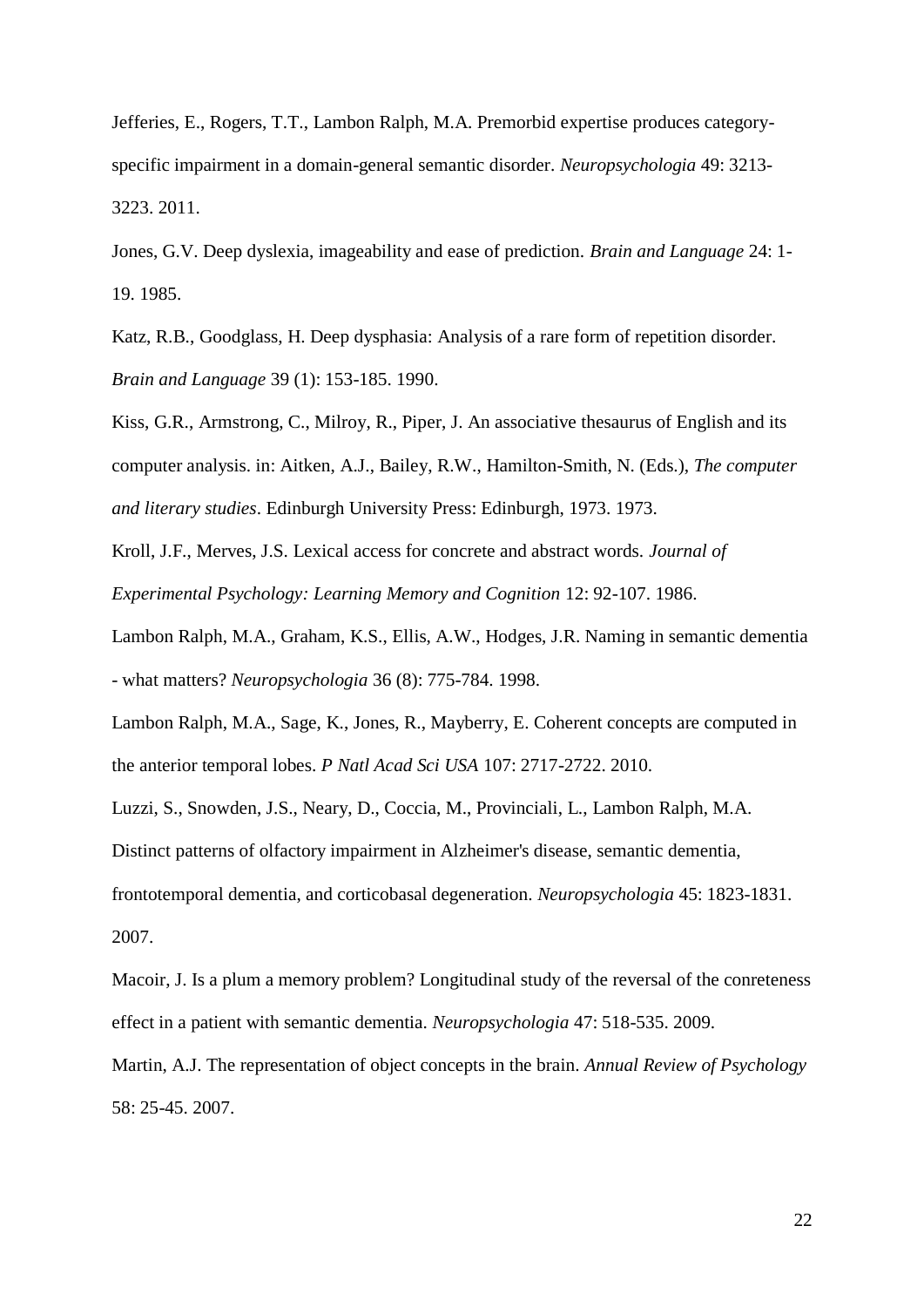Mioshi, E., Dawson, K., Mitchell, J., Arnold, R., Hodges, J.R. The Addenbrooke's Cognitive Examination Revised (ACE-R): a brief cognitive test battery for dementia screening. *International Journal of Geriatric Psychiatry* 21 (11): 1078-1085. 2006.

Mummery, C.J., Patterson, K., Price, C.J., Ashburner, J., Frackowiak, R.S.J., Hodges, J.R. A voxel-based morphometry study of semantic dementia: Relationship between temporal lobe atrophy and semantic memory. *Annals of Neurology* 47 (1): 36-45. 2000.

Nestor, P.J., Fryer, T.D., Hodges, J.R. Declarative memory impairments in Alzheimer's disease and semantic dementia. *Neuroimage* 30 (3): 1010-1020. 2006.

Paivio, A. *Mental representations: A dual-coding approach*. Oxford University Press: Oxford, 1986.

Papagno, C., Capasso, R., Miceli, G. Reversed concreteness effect for nouns in a subject with semantic dementia. *Neuropsychologia* 47: 1138-1148. 2009.

Patterson, K., Nestor, P.J., Rogers, T.T. Where do you know what you know? The representation of semantic knowledge in the human brain. *Nature Reviews Neuroscience* 8 (12): 976-987. 2007.

Plaut, D.C., Shallice, T. Deep dyslexia: A case study in connectionist neuropsychology. *Cognitive Neuropsychology* 10: 377-500. 1993.

Pobric, G., Jefferies, E., Lambon Ralph, M.A. The role of the anterior temporal lobes in the comprehension of concrete and abstract words: rTMS evidence. *Cortex* 45: 1104-1110. 2009. Pobric, G., Jefferies, E., Lambon Ralph, M.A. Category-specific vs. category-general semantic impairment induced by transcranial magnetic stimulation. *Current Biology* 20: 964- 968. 2010.

Raven, J.C. Coloured progressive matrices sets A, AB, B. H. K. Lewis: London, 1962. 1962. Reilly, J., Peelle, J.E., Grossman, M. A unitary semantics account of reverse concreteness effects in semantic dementia. *Brain and Language* 103 (1-2): 86-87. 2007.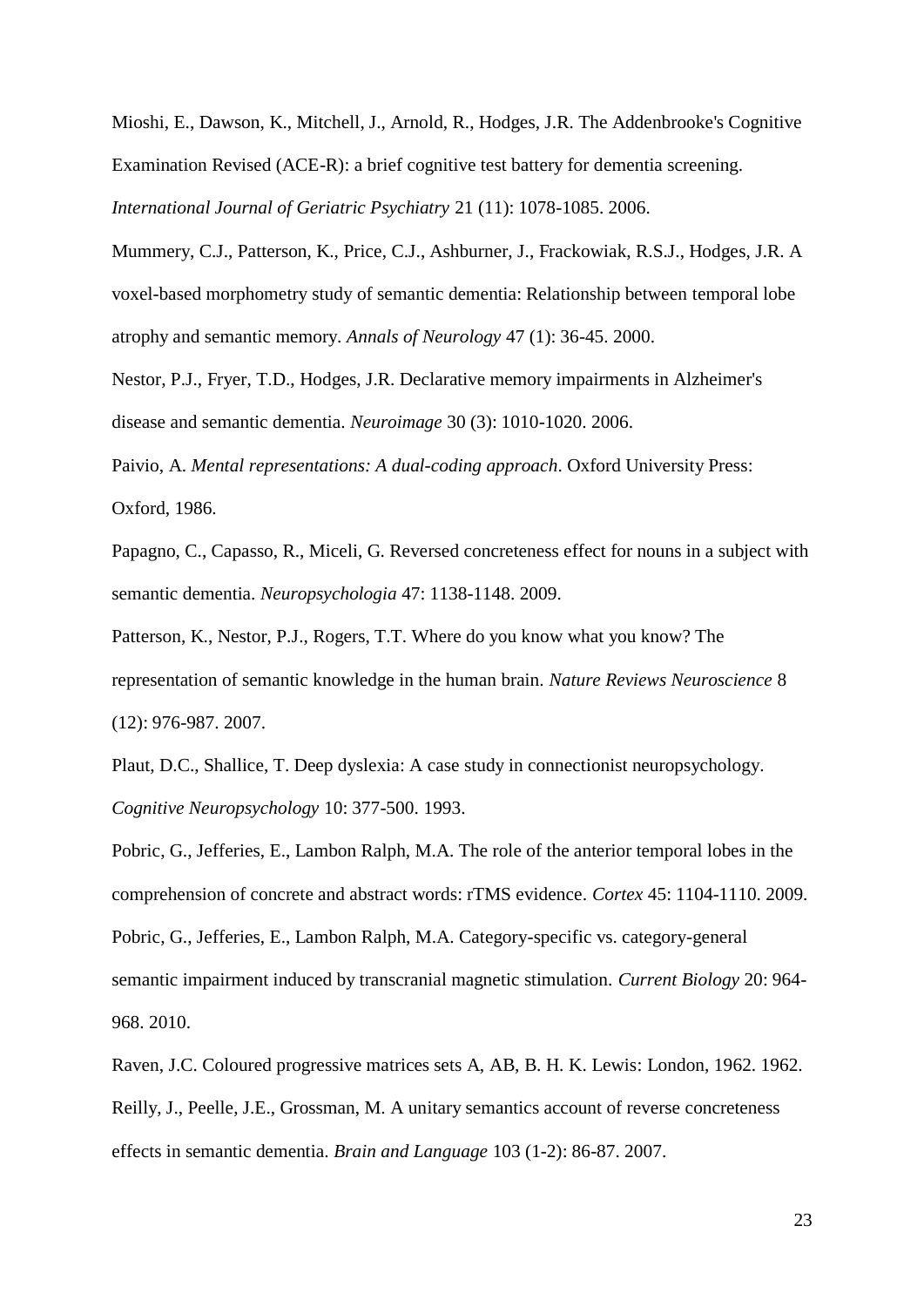Rey, A. L'examen psychologique dans le cas d'encaphalopathie traumatique. *Arch Psychologie* 28: 286-340. 1941.

Rogers, T.T., Lambon Ralph, M.A., Garrard, P., Bozeat, S., McClelland, J.L., Hodges, J.R., Patterson, K. Structure and deterioration of semantic memory: A neuropsychological and computational investigation. *Psychological Review* 111 (1): 205-235. 2004.

Sabsevitz, D.S., Medler, D.A., Seidenberg, M., Binder, J.R. Modulation of the semantic system by word imageability. *Neuroimage* 27 (1): 188-200. 2005.

Scott, S.K., Blank, S.C., Rosen, S., Wise, R.J.S. Identification of a pathway for intelligable speech in the left temporal lobe. *Brain* 123: 2400-2406. 2000.

Sharp, D.J., Scott, S.K., Wise, R.J.S. Retrieving meaning after temporal lobe infarction: The role of the basal language area. *Annals of Neurology* 56 (6): 836-846. 2004.

Simmons, W.K., Martin, A. The anterior temporal lobes and the functional architecture of semantic memory. *Journal of the International Neuropsychological Society* 15 (5): 645-649. 2009.

Snowden, J.S., Goulding, P.J., Neary, D. Semantic dementia: a form of circumscribed cerebral atrophy. *Behavioural Neurology* 2: 167-182. 1989.

Stadthagen-Gonzalez, H., Davis, C.J. The Bristol norms for age of acquisition, imageability, and familiarity. *Behavior Research Methods* 38 (4): 598-605. 2006.

Warrington, E.K. The selective impairment of semantic memory. *Q J Exp Psychol* 27: 635- 657. 1975.

Warrington, E.K., James, M. *The Visual Object and Space Perception battery*. Thames Valley Test Company: Bury St. Edmunds, Suffolk, 1991.

Wechsler, D. *Wechsler memory scale: Revised (WMS-R)*. Psychological Corporation: New York, 1987.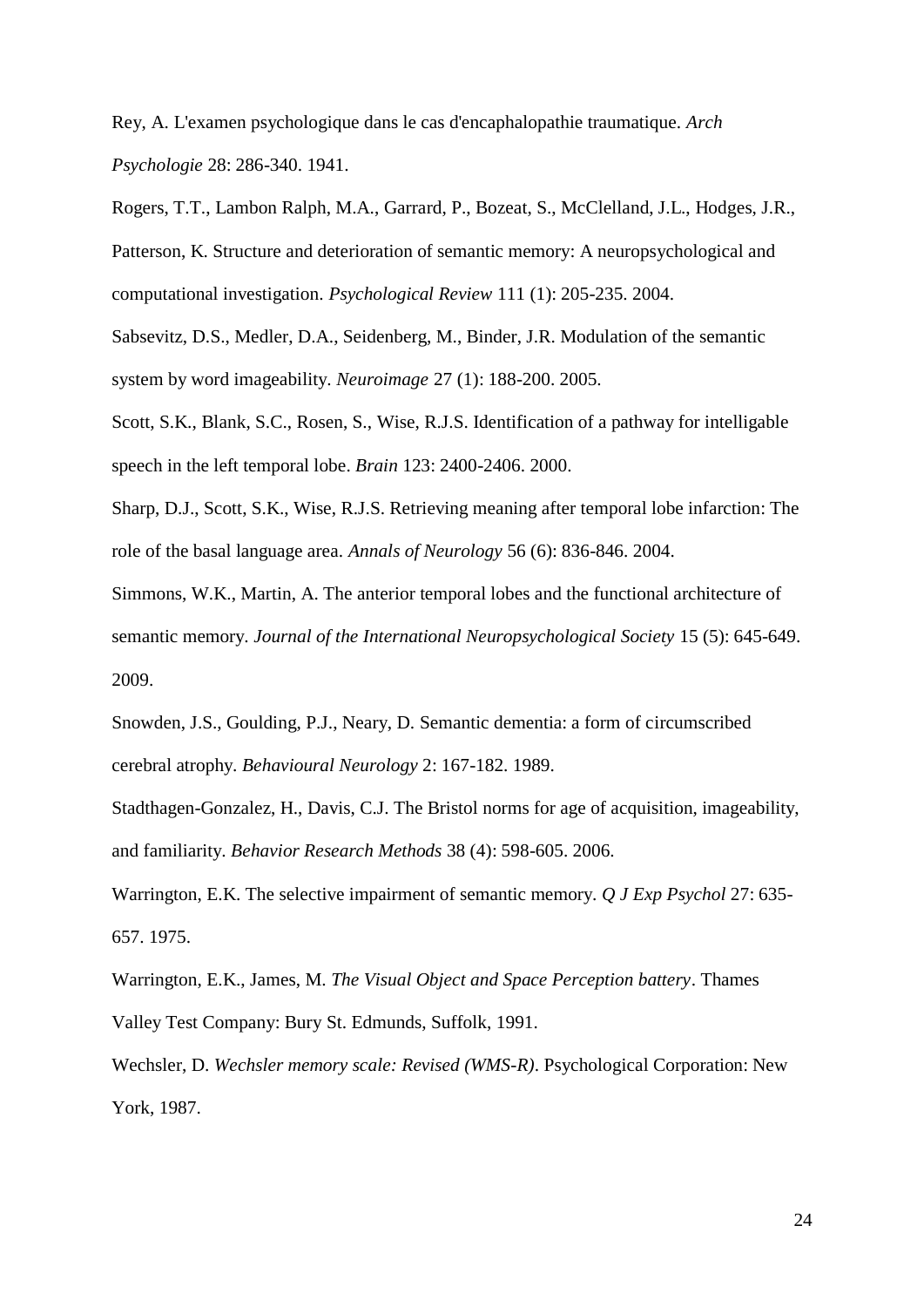Wiemer-Hastings, K., Xu, X. Content differences for abstract and concrete concepts. *Cognitive Science* 29 (5): 719-736. 2005.

Wise, R.J.S., Howard, D., Mummery, C.J., Fletcher, P., Leff, A., Buchel, C., Scott, S.K. Noun imageability and the temporal lobes. *Neuropsychologia* 38 (7): 985-994. 2000.

Yi, H.A., Moore, P., Grossman, M. Reversal of the concreteness effect for verbs in patients with semantic dementia. *Neuropsychology* 21 (1): 9-19. 2007.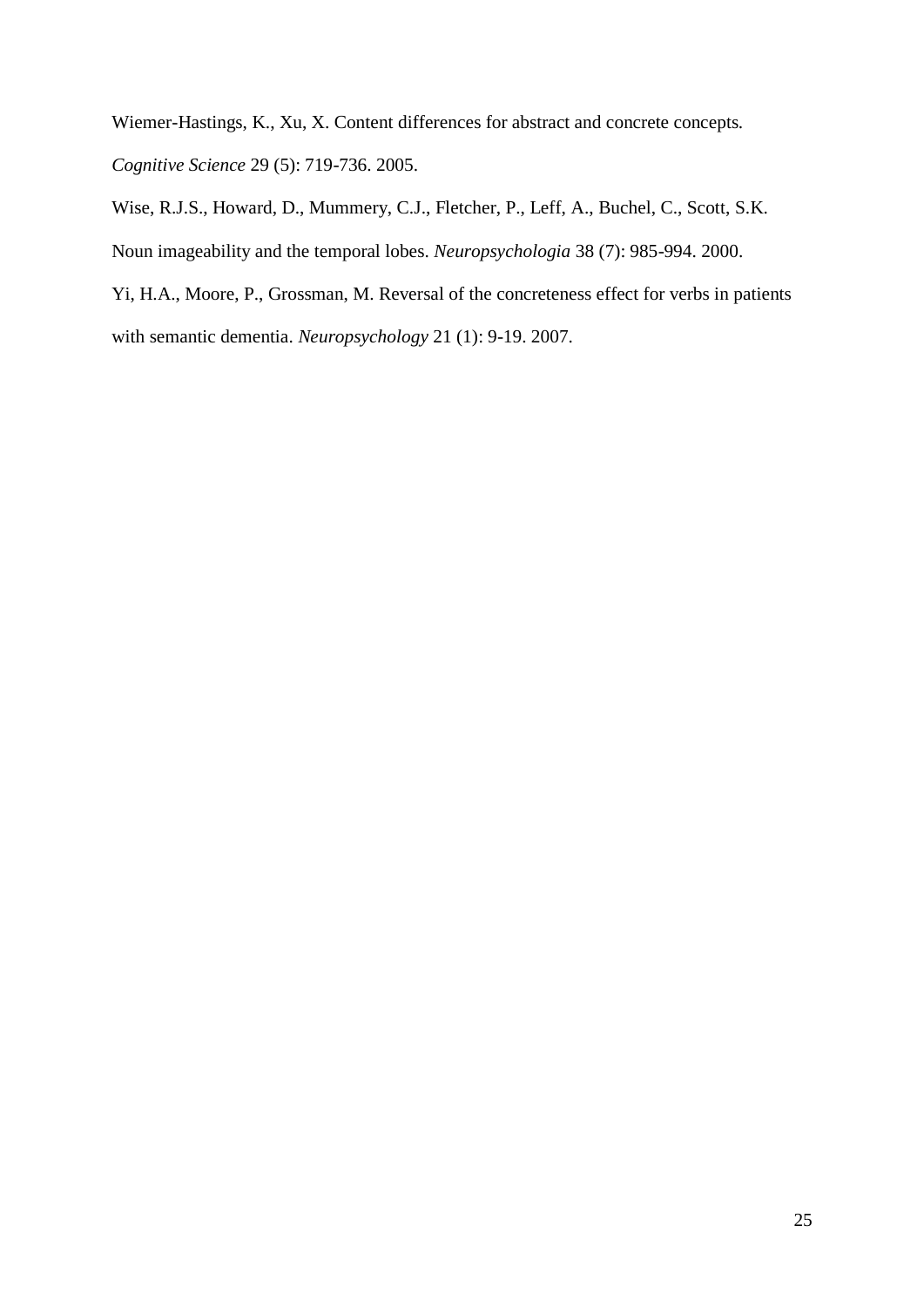| Study                      | Word class<br>of stimuli | Concreteness<br>manipulation                                                  | Frequency matching                                                                                   | Observed<br>effect |
|----------------------------|--------------------------|-------------------------------------------------------------------------------|------------------------------------------------------------------------------------------------------|--------------------|
| Jefferies et<br>al. (2009) | Mostly<br>nouns          | Large difference in<br>imageability between<br>concrete and abstract<br>words | Probes and choices matched<br>for frequency                                                          | C>A                |
| Yi et al.<br>(2007)        | Noun<br>condition        | Moderate difference in<br>imageability between<br>concrete and abstract       | Targets and foils matched for<br>frequency                                                           | $C = A$            |
| Yi et al.<br>(2007)        | Verb<br>condition        | Motion vs. cognition<br>verbs; small difference in<br>imageability values     | Targets matched for<br>frequency but abstract foils<br>higher in frequency than<br>concrete foils    | A > C              |
| Bonner et<br>al. (2009)    | All verbs                | Small difference in<br>imageability values                                    | Probes matched for<br>frequency but abstract<br>choices higher in frequency<br>than concrete choices | A > C              |

Table 1: Summary of previous imageability studies in groups of SD patients

Description of psycholinguistic properties is based on analysis in Hoffman and Lambon Ralph (2011).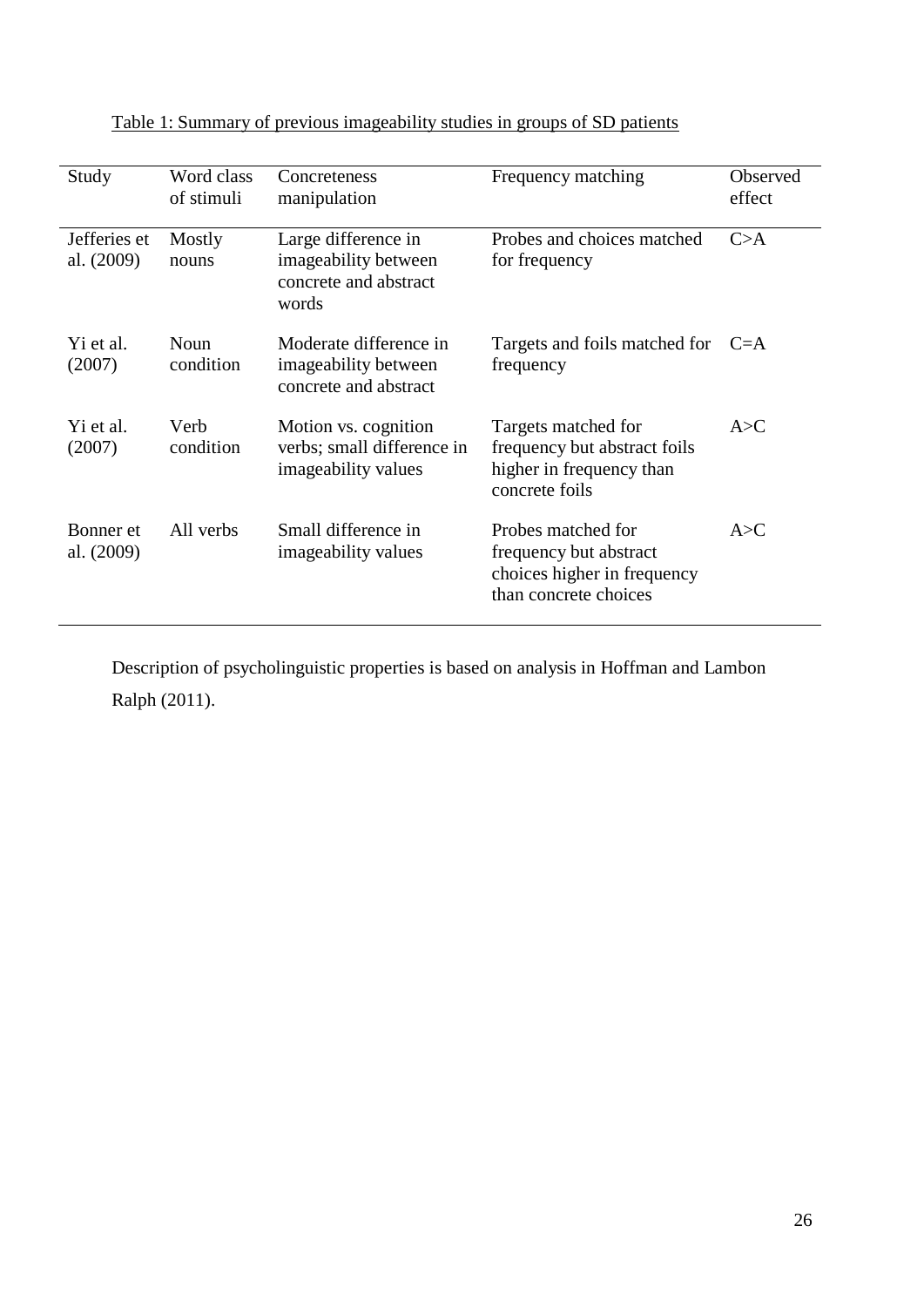| <b>Test</b>                  | Max                      | JW           | DF           | MT           | MB             | <b>PL</b>    | <b>PW</b>      | Control mean   |
|------------------------------|--------------------------|--------------|--------------|--------------|----------------|--------------|----------------|----------------|
|                              |                          |              |              |              |                |              |                | (range)        |
| Demographic                  |                          |              |              |              |                |              |                |                |
| <b>Sex</b>                   |                          | $\mathbf{F}$ | $\mathbf{M}$ | $\mathbf{F}$ | $\mathbf{F}$   | $\mathbf{F}$ | M              |                |
| Age                          |                          | 63           | 64           | 61           | 61             | 72           | 73             |                |
| <b>Educational level</b>     |                          | 16           | 16           | 16           | 15             | 15           | 17             |                |
| Cambridge Semantic Battery   |                          |              |              |              |                |              |                |                |
| Naming                       | 64                       | 43           | 43           | 44           | 32             | 22           | 8              | $62.3(57-64)$  |
| Word-picture matching        | 64                       | 61           | 61           | 50           | 48             | 43           | 33             | $63.8(63-64)$  |
| CCT pictures                 | 64                       | 49           | 49           | 37           | 30             | 30           | 34             | 59.1 $(51-62)$ |
| Category fluency (6          |                          | 53           | 29           | 50           | 37             | 26           | 22             | 95.7 (61-134)  |
| categories)                  |                          |              |              |              |                |              |                |                |
| General Neuropsychology      |                          |              |              |              |                |              |                |                |
| ACE-R                        | 100                      | 62           | 65           | 67           | 67             | 56           | 41             | 93.7 (85-100)  |
| <b>MMSE</b>                  | 30                       | 29           | 26           | 27           | 27             | 23           | 23             |                |
| Visuospatial                 |                          |              |              |              |                |              |                |                |
| Rey figure copy              | 36                       | 34           | 34           | 36           | 35             | 31           | 34             | 34.0 (31-36)   |
| VOSP number location         | 10                       | 8            | 10           | 10           | 10             | 7            | 10             | $9.4(7-10)$    |
| VOSP cube analysis           | 10                       | 10           | 8            | 10           | 10             | 9            | 10             | $9.7(6-10)$    |
| Attention/Executive          |                          |              |              |              |                |              |                |                |
| Digit span forward           | $\overline{\phantom{a}}$ | 6            | 6            | $\tau$       | 6              | $8\,$        | 5              | $6.8(4-8)$     |
| Digit span backward          |                          | 6            | 3            | 6            | $\overline{4}$ | 5            | $\overline{4}$ | $4.8(3-7)$     |
| Raven's coloured progressive | 36                       | 32           | 31           | 34           | 31             | 31           | 34             |                |
| matrices                     |                          |              |              |              |                |              |                |                |

## Table 2: Background details and neuropsychological test scores

ACE-R = Addenbrookes Cognitive Examination – Revised (Mioshi et al., 2006); MMSE = Mini-mental state examination (Folstein et al., 1975). VOSP = Visual Object and Space Perception battery (Warrington and James, 1991). CCT = Camel and Cactus test (Bozeat et al., 2000).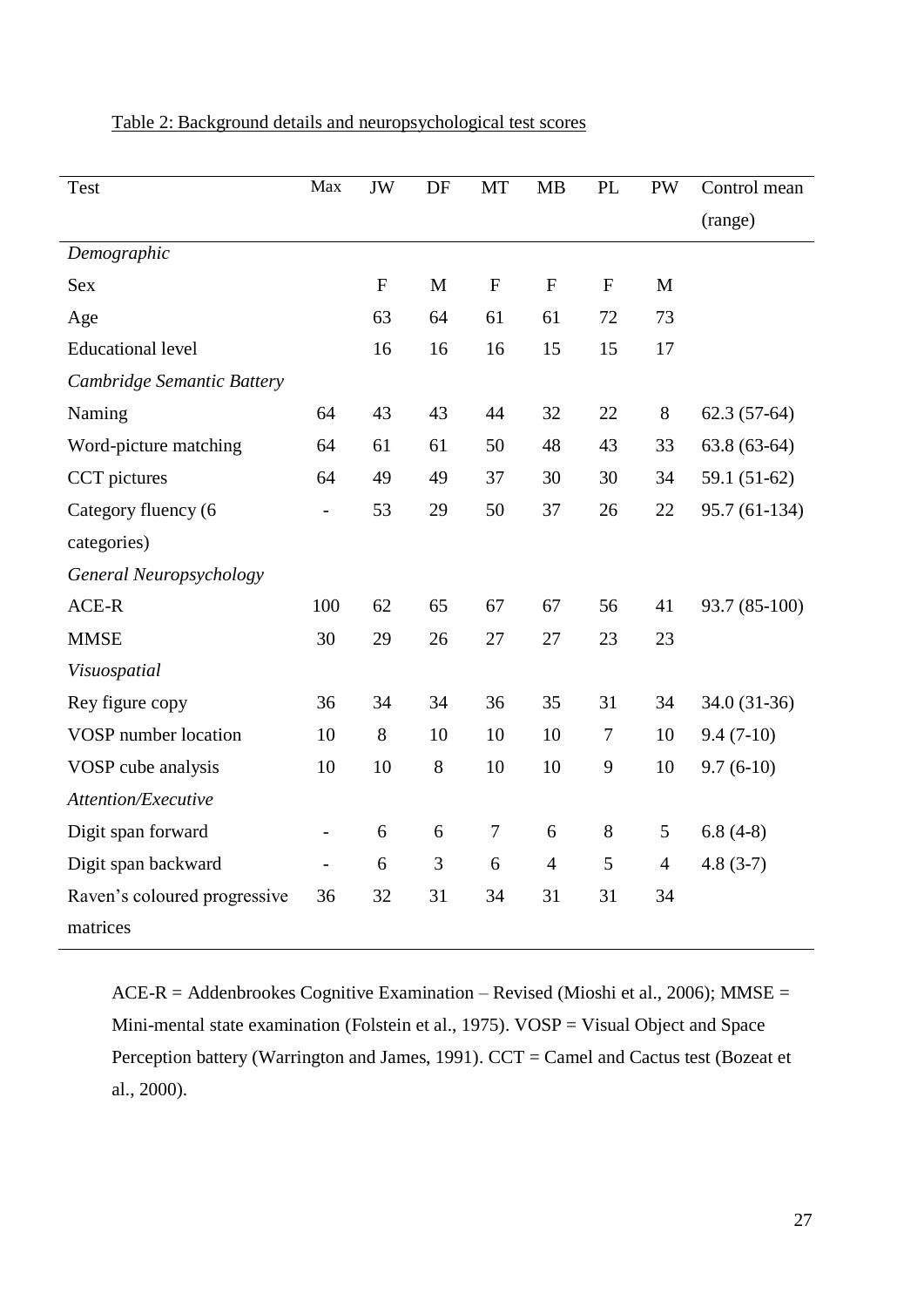Table 3: Properties of stimuli in Experiment 1

| Items  | Property     | Concrete      | Abstract nouns | Concrete verbs | Abstract verbs |
|--------|--------------|---------------|----------------|----------------|----------------|
|        |              | nouns         |                |                |                |
| Probes | Frequency    | 52 (1-589)    | $45(2-338)$    | $48(1-343)$    | 49 (1-438)     |
|        | Imageability | 539 (504-587) | 282 (242-331)  | 534 (496-609)  | 292 (218-331)  |
|        | Length       | $6.9(3-11)$   | $7.0(4-11)$    | $5.2(3-9)$     | $6.3(3-10)$    |
| Choice | Frequency    | $42(1-317)$   | $51(1-285)$    | $46(1-399)$    | $47(1-465)$    |
| words  |              |               |                |                |                |
|        | Imageability | 543 (459-609) | 298 (210-386)  | 535 (433-611)  | 301 (212-373)  |
|        | Length       | $5.7(3-10)$   | $8.4(4-14)$    | $5.0(3-8)$     | $6.9(4-11)$    |

Table shows mean values for each condition, with range in parentheses.

## Table 4: Properties of stimuli in Experiment 2

| Items                       | Property     | Concrete similar | Concrete associates | Abstract associates |
|-----------------------------|--------------|------------------|---------------------|---------------------|
| Probes                      | Frequency    | 41 $(2-451)$     | 41 $(2-451)$        | $34(1-258)$         |
|                             | Imageability | 598 (551-638)    | 598 (551-638)       | 337 (258-397)       |
|                             | Length       | $5.6(3-11)$      | $5.6(3-11)$         | $6.8(4-14)$         |
| Choice words                | Frequency    | $56(1-470)$      | 53 (1-359)          | 58 (1-348)          |
|                             | Imageability | 593 (532-649)    | 592 (444-649)       | 368 (262-491)       |
|                             | Length       | $5.6(3-11)$      | $5.4(3-11)$         | $6.9(3-13)$         |
| Associative strength $(\%)$ |              | $7.0(2.0-25.3)$  | $6.1(2.1-15.7)$     | $6.6(2.0-20.4)$     |

Table shows mean values for each condition, with range in parentheses. Probes were identical in concrete associate and concrete similar conditions.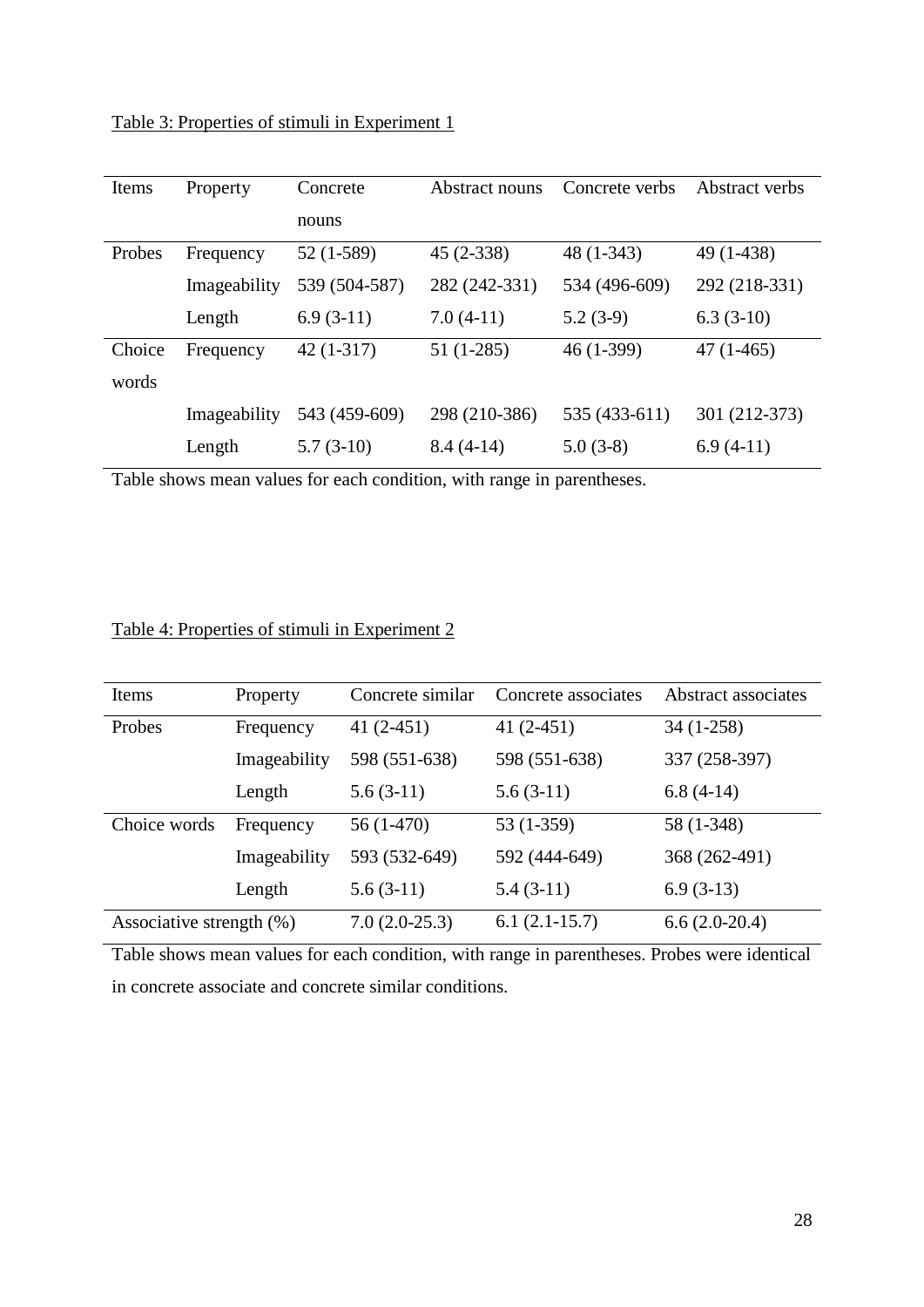

## Figure 1: Comprehension of concrete and abstract nouns and verbs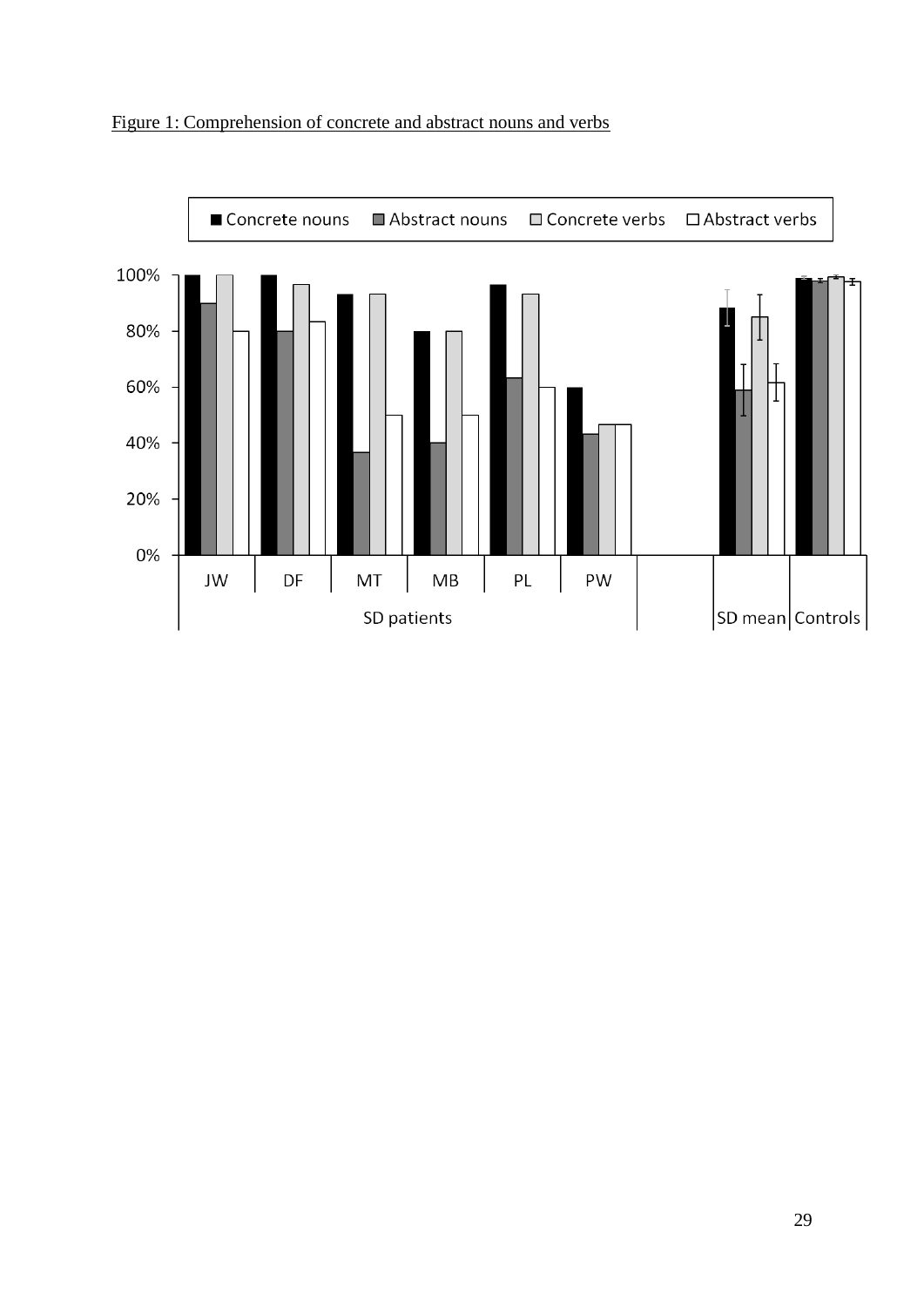

Figure 2: Comprehension of associative relationships for concrete and abstract words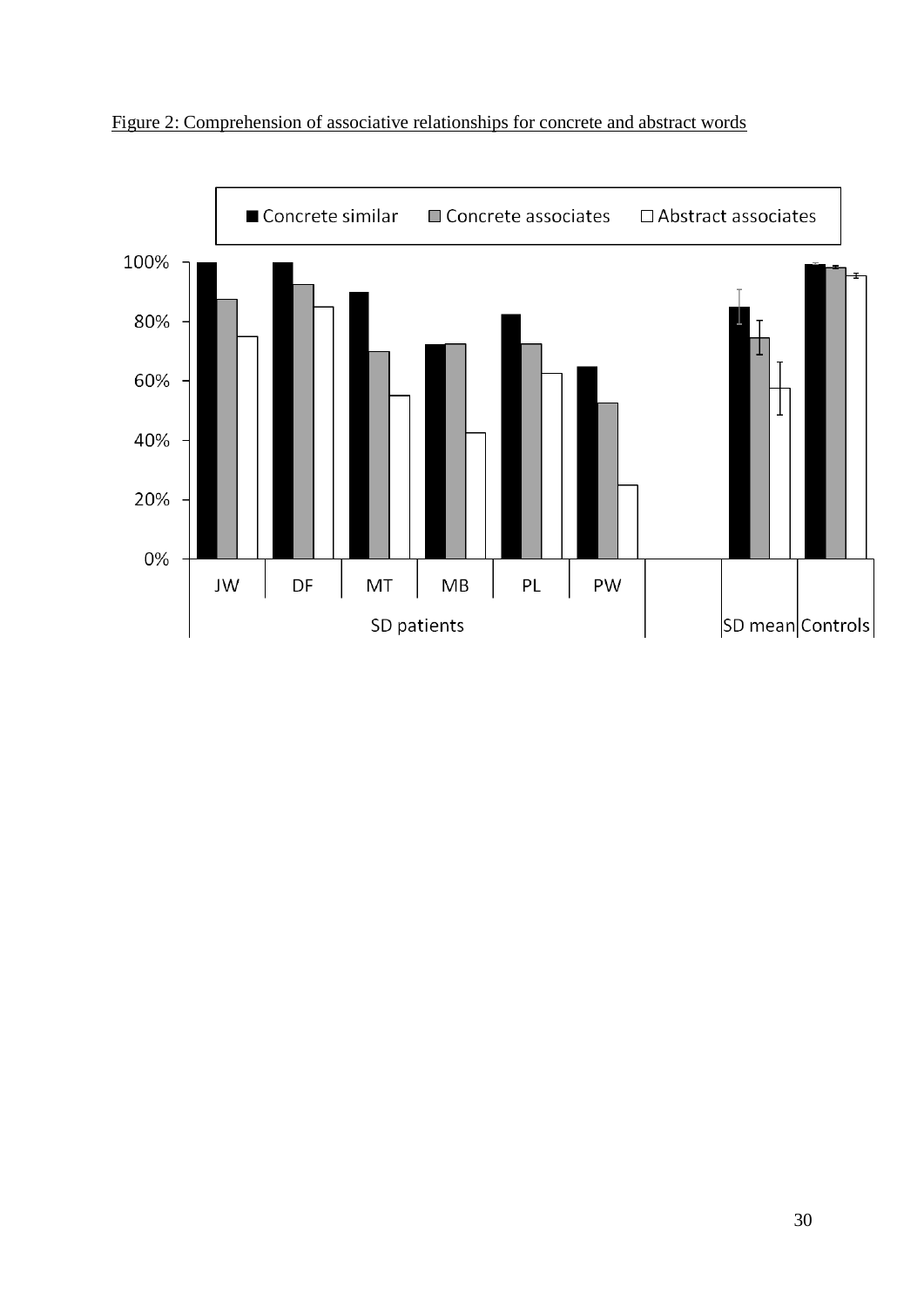| Condition      | Probe       | Target       | Foil 1        | Foil 2         |
|----------------|-------------|--------------|---------------|----------------|
| Abstract nouns | analogy     | metaphor     | clearance     | prohibition    |
|                | aptitude    | capability   | dividend      | amendment      |
|                | arbiter     | mediator     | incredulity   | edict          |
|                | chance      | possibility  | theory        | responsibility |
|                | choice      | preference   | circumstance  | beginning      |
|                | concept     | notion       | arrangement   | intention      |
|                | diplomacy   | tact         | creed         | disparity      |
|                | ease        | simplicity   | necessity     | resolution     |
|                | enigma      | conundrum    | computation   | dexterity      |
|                | facet       | aspect       | enterprise    | assumption     |
|                | gusto       | passion      | diversity     | hypothesis     |
|                | hint        | clue         | frequency     | criterion      |
|                | implication | suggestion   | distinction   | tenure         |
|                | inquiry     | request      | impression    | context        |
|                | instance    | example      | mind          | amount         |
|                | meaning     | significance | consideration | exception      |
|                | mediocrity  | normality    | supposition   | axiom          |
|                | momentum    | impetus      | recollection  | complication   |
|                | occasion    | event        | type          | method         |
|                | origin      | source       | principle     | extent         |
|                | outcome     | consequence  | definition    | selection      |
|                | protocol    | procedure    | logic         | uncertainty    |
|                | ratio       | proportion   | preparation   | essence        |
|                | reason      | explanation  | sort          | difference     |
|                | reprisal    | revenge      | pretence      | outset         |
|                | sect        | cult         | clarity       | proximity      |
|                | stupidity   | idiocy       | rating        | query          |
|                | tendency    | inclination  | initiative    | grade          |
|                | tolerance   | patience     | irony         | realm          |
|                | unease      | restlessness | magnitude     | condemnation   |
| Concrete nouns | academy     | institute    | trunk         | foreigner      |
|                | barrister   | lawyer       | tray          | invitation     |
|                | cauliflower | broccoli     | cavern        | bison          |
|                | ceiling     | roof         | lane          | passenger      |
|                | chart       | diagram      | belly         | comrade        |
|                | cheetah     | panther      | granny        | petal          |
|                | coach       | bus          | judge         | goal           |
|                | cotton      | wool         | platform      | chap           |
|                | country     | region       | morning       | age            |
|                | dentistry   | medicine     | widow         | dwelling       |
|                | disability  | handicap     | medal         | reed           |

Appendix 1: Stimuli in Experiment 1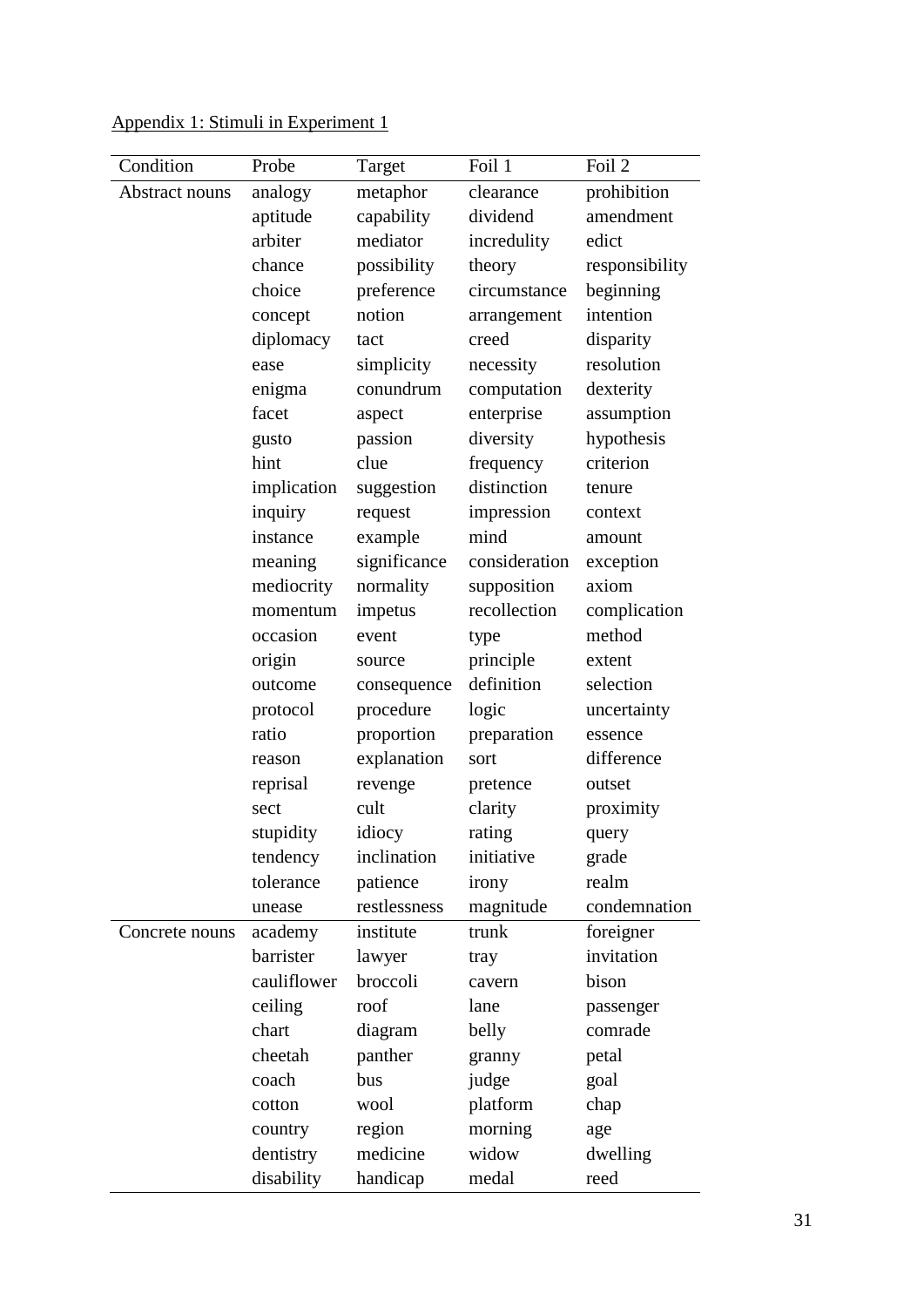| Condition             | Probe       | Target      | Foil 1      | Foil 2    |
|-----------------------|-------------|-------------|-------------|-----------|
|                       | dragon      | monster     | builder     | dummy     |
|                       | electrician | plumber     | ark         | tunic     |
|                       | elf         | pixie       | icicle      | wallaby   |
|                       | gallery     | museum      | peasant     | lamp      |
|                       | garment     | clothing    | corridor    | clerk     |
|                       | hatchet     | axe         | moisture    | oyster    |
|                       | heat        | warmth      | hole        | pain      |
|                       | hyena       | jackal      | chemist     | bin       |
|                       | journal     | diary       | clay        | brass     |
|                       | journalist  | writer      | brick       | giant     |
|                       | music       | song        | yard        | danger    |
|                       | parcel      | package     | calf        | poet      |
|                       | shelter     | refuge      | organ       | envelope  |
|                       | slave       | servant     | van         | suit      |
|                       | street      | road        | parent      | food      |
|                       | thicket     | hedge       | ribbon      | burial    |
|                       | trombone    | saxophone   | toga        | nozzle    |
|                       | villain     | crook       | herring     | aluminium |
|                       | waist       | torso       | goddess     | chorus    |
| <b>Abstract verbs</b> | absolve     | vindicate   | disallow    | collate   |
|                       | assume      | expect      | stay        | cause     |
|                       | ban         | outlaw      | relieve     | originate |
|                       | blame       | condemn     | determine   | transform |
|                       | compensate  | counteract  | impel       | debase    |
|                       | cope        | manage      | choose      | regard    |
|                       | define      | describe    | acknowledge | blame     |
|                       | digress     | deviate     | defraud     | hone      |
|                       | diminish    | decrease    | await       | resolve   |
|                       | enforce     | implement   | allege      | deepen    |
|                       | evolve      | improve     | prefer      | quote     |
|                       | foretell    | predict     | lend        | disregard |
|                       | happen      | occur       | expect      | decide    |
|                       | infer       | deduce      | admonish    | depose    |
|                       | instigate   | initiate    | proffer     | implore   |
|                       | involve     | include     | develop     | consider  |
|                       | irk         | irritate    | redeem      | foretell  |
|                       | mislead     | deceive     | nurture     | depict    |
|                       | motivate    | inspire     | formulate   | foresee   |
|                       | muse        | contemplate | affirm      | allot     |
|                       | permit      | condone     | regain      | damn      |
|                       | refrain     | abstain     | covet       | specify   |
|                       | relieve     | assist      | appreciate  | depict    |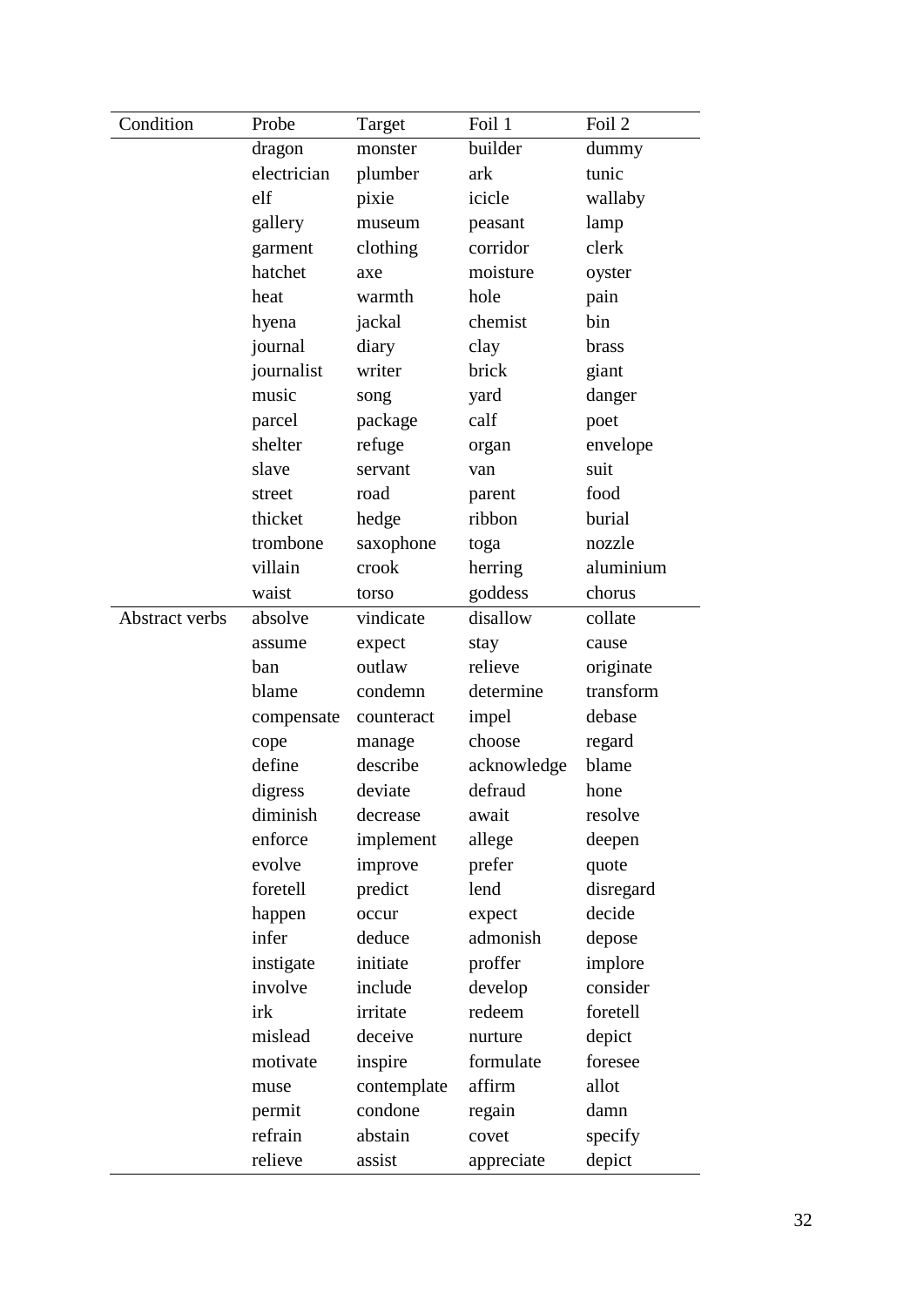| Condition      | Probe     | Target    | Foil 1     | Foil 2     |
|----------------|-----------|-----------|------------|------------|
|                | resolve   | settle    | vary       | recommend  |
|                | revere    | worship   | induce     | assimilate |
|                | sadden    | depress   | deliberate | collate    |
|                | specify   | stipulate | usurp      | sadden     |
|                | stay      | remain    | suppose    | regard     |
|                | subdue    | repress   | signify    | toughen    |
|                | tolerate  | endure    | intrigue   | lessen     |
| Concrete verbs | break     | smash     | enjoy      | paint      |
|                | breathe   | gasp      | plant      | fry        |
|                | carve     | chop      | curl       | assault    |
|                | chase     | pursue    | welcome    | murder     |
|                | choke     | cough     | blink      | rinse      |
|                | comb      | brush     | bang       | harvest    |
|                | cuddle    | hug       | toboggan   | hike       |
|                | drill     | pierce    | blush      | thump      |
|                | embroider | crochet   | uncork     | pinch      |
|                | fall      | drop      | write      | eat        |
|                | giggle    | chuckle   | lecture    | cycle      |
|                | grill     | roast     | splash     | giggle     |
|                | hammer    | hit       | sweep      | boil       |
|                | howl      | scream    | wipe       | embrace    |
|                | leap      | jump      | sink       | freeze     |
|                | mash      | crush     | adore      | ski        |
|                | pinch     | nip       | defrost    | jog        |
|                | polish    | rub       | swallow    | hunt       |
|                | slap      | smack     | scrub      | sketch     |
|                | smile     | grin      | rise       | wash       |
|                | snooze    | doze      | shoplift   | wrestle    |
|                | sob       | moan      | slam       | post       |
|                | spill     | drip      | slice      | ascend     |
|                | sprint    | dash      | sunbathe   | drum       |
|                | thump     | punch     | chat       | wring      |
|                | travel    | visit     | marry      | sing       |
|                | twist     | spin      | suck       | exercise   |
|                | whisk     | stir      | bomb       | bathe      |
|                | wreck     | demolish  | spray      | shower     |
|                | wrestle   | grapple   | gargle     | mop        |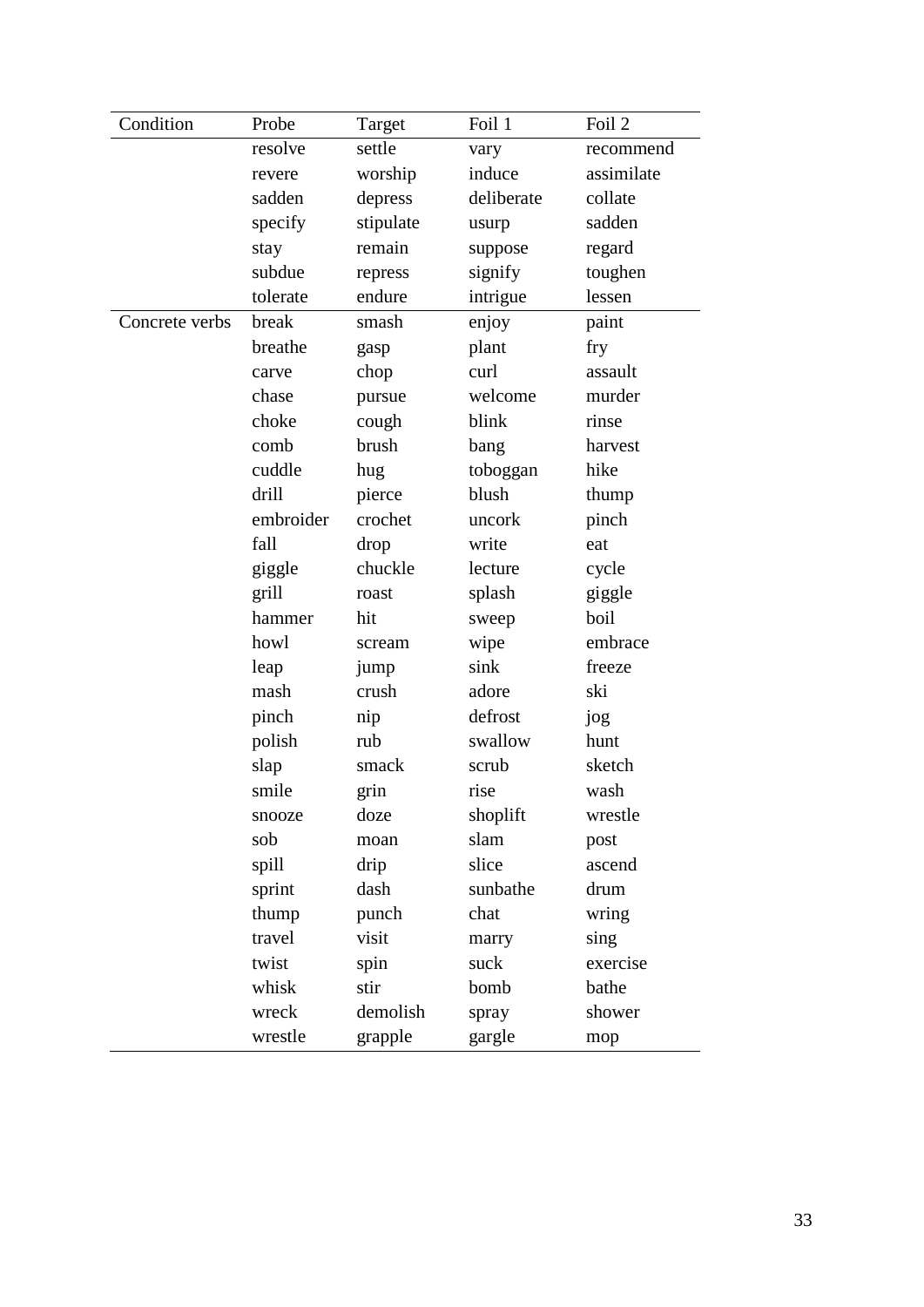| Condition           | Probe          | Target      | Foil 1       | Foil 2        |
|---------------------|----------------|-------------|--------------|---------------|
| Abstract associates | accent         | foreign     | slow         | recent        |
|                     | ambition       | career      | variety      | principle     |
|                     | beware         | caution     | translation  | sentiment     |
|                     | civil          | engineering | introduction | tenure        |
|                     | clause         | paragraph   | temptation   | reign         |
|                     | clue           | crime       | welfare      | confidence    |
|                     | corrupt        | vice        | remedy       | edition       |
|                     | coward         | scared      | aloud        | extensive     |
|                     | decree         | divorce     | virtue       | incident      |
|                     | deity          | religion    | opposition   | insurance     |
|                     | disgrace       | punishment  | trend        | establishment |
|                     | dubious        | doubt       | value        | common        |
|                     | dumb           | blind       | permit       | discipline    |
|                     | endure         | hardship    | prose        | jargon        |
|                     | facility       | convenience | hesitation   | disgrace      |
|                     | folly          | stupid      | rapid        | genuine       |
|                     | gradual        | decline     | sector       | crisis        |
|                     | helpful        | aid         | prime        | tradition     |
|                     | impediment     | stutter     | gist         | jeopardy      |
|                     | indication     | hint        | equality     | despair       |
|                     | indifferent    | apathy      | debut        | verb          |
|                     | insight        | knowledge   | event        | production    |
|                     | knowledge      | power       | area         | moment        |
|                     | legion         | honour      | credit       | suggestion    |
|                     | memory         | forget      | listen       | arrive        |
|                     | mercy          | plead       | devise       | suspend       |
|                     | oblique        | slant       | snub         | fallacy       |
|                     | opportunity    | luck        | excuse       | tension       |
|                     | peer           | realm       | span         | scorn         |
|                     | prolong        | agony       | flank        | dimension     |
|                     | protocol       | diplomacy   | anecdote     | impetus       |
|                     | random         | selection   | motive       | appointment   |
|                     | reality        | dream       | population   | security      |
|                     | responsibility | age         | interest     | result        |
|                     | rest           | peace       | statement    | duty          |
|                     | rote           | learning    | preview      | abdication    |
|                     | scarce         | famine      | continuation | mimic         |
|                     | temptation     | resist      | review       | import        |
|                     | theory         | mathematics | permission   | republic      |
|                     | void           | null        | clemency     | buffoon       |

## Appendix 2: Stimuli in Experiment 2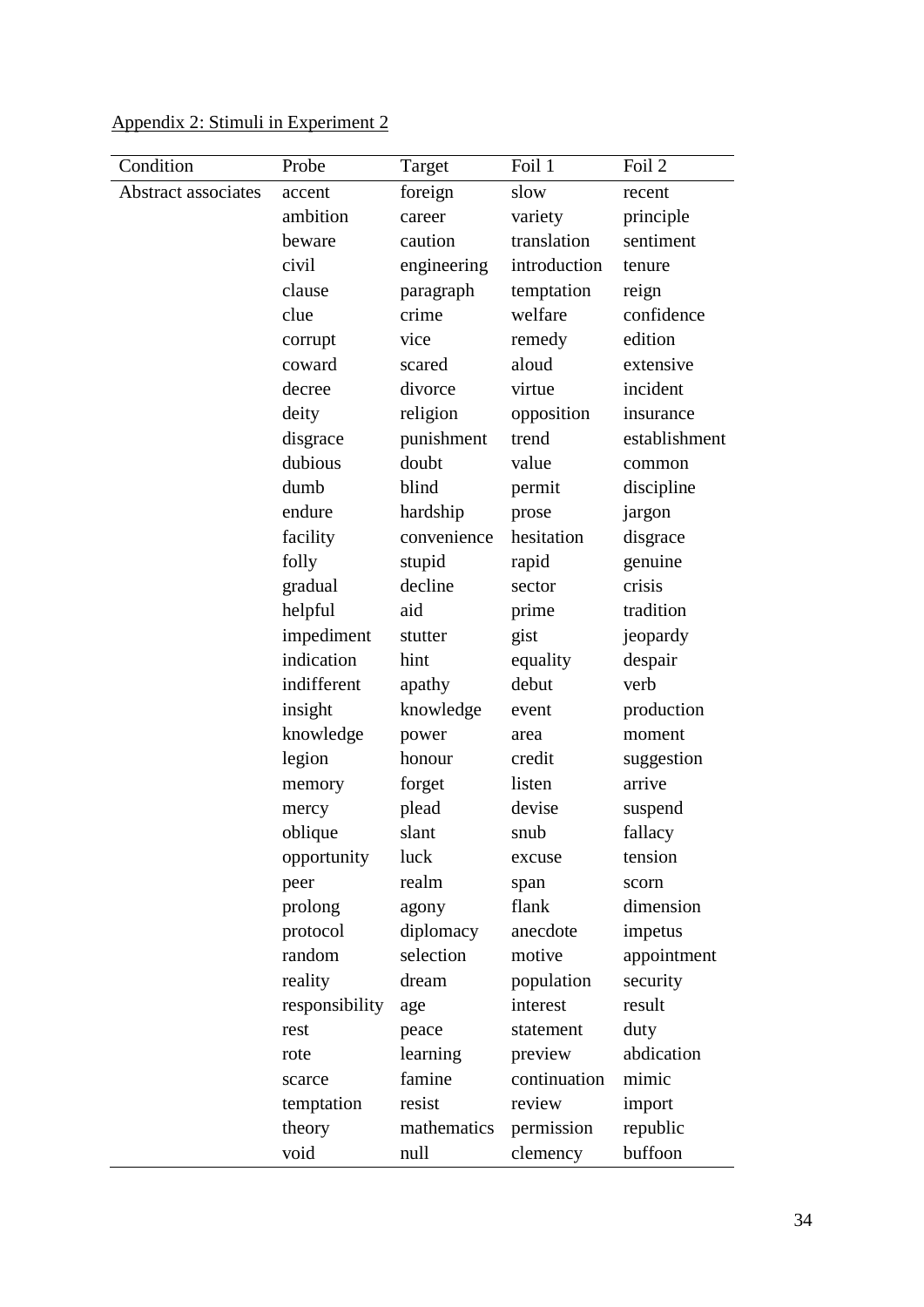| Condition           | Probe       | Target    | Foil 1      | Foil 2    |
|---------------------|-------------|-----------|-------------|-----------|
| Concrete associates | apple       | pie       | cigar       | sword     |
|                     | book        | library   | shirt       | cloud     |
|                     | butcher     | cleaver   | zipper      | fudge     |
|                     | carrot      | rabbit    | actress     | pillow    |
|                     | caterpillar | cabbage   | throne      | nun       |
|                     | cow         | field     | doctor      | church    |
|                     | crown       | jewel     | monk        | eagle     |
|                     | deer        | park      | paint       | king      |
|                     | desk        | pencil    | bucket      | concert   |
|                     | diamond     | tiara     | cranberry   | albatross |
|                     | ferry       | river     | hospital    | minister  |
|                     | flute       | orchestra | circus      | fox       |
|                     | fog         | lamp      | uniform     | ticket    |
|                     | garden      | rose      | supper      | flag      |
|                     | gin         | lime      | pea         | crab      |
|                     | hamster     | cage      | pine        | knot      |
|                     | hoof        | cow       | jacket      | prince    |
|                     | jungle      | lion      | harvest     | mask      |
|                     | kidney      | steak     | deer        | cane      |
|                     | lemonade    | straw     | elephant    | doll      |
|                     | mallet      | croquet   | mermaid     | beehive   |
|                     | milk        | baby      | road        | city      |
|                     | moth        | flame     | piano       | chin      |
|                     | mouse       | cheese    | crown       | heel      |
|                     | petrol      | tank      | brush       | brick     |
|                     | pyramid     | sand      | nurse       | breakfast |
|                     | rabbit      | burrow    | puddle      | magician  |
|                     | referee     | whistle   | statue      | blade     |
|                     | road        | car       | friend      | boy       |
|                     | shark       | teeth     | screwdriver | thistle   |
|                     | slipper     | carpet    | fence       | daisy     |
|                     | strawberry  | tart      | toad        | scissors  |
|                     | submarine   | fish      | tree        | hair      |
|                     | tea         | cup       | prison      | shoe      |
|                     | tiger       | jungle    | athlete     | crystal   |
|                     | tooth       | dentist   | trumpet     | pastry    |
|                     | tractor     | engine    | bath        | sugar     |
|                     | violin      | bow       | gallery     | camera    |
|                     | wig         | judge     | dinner      | flower    |
|                     | wizard      | wand      | asparagus   | casket    |